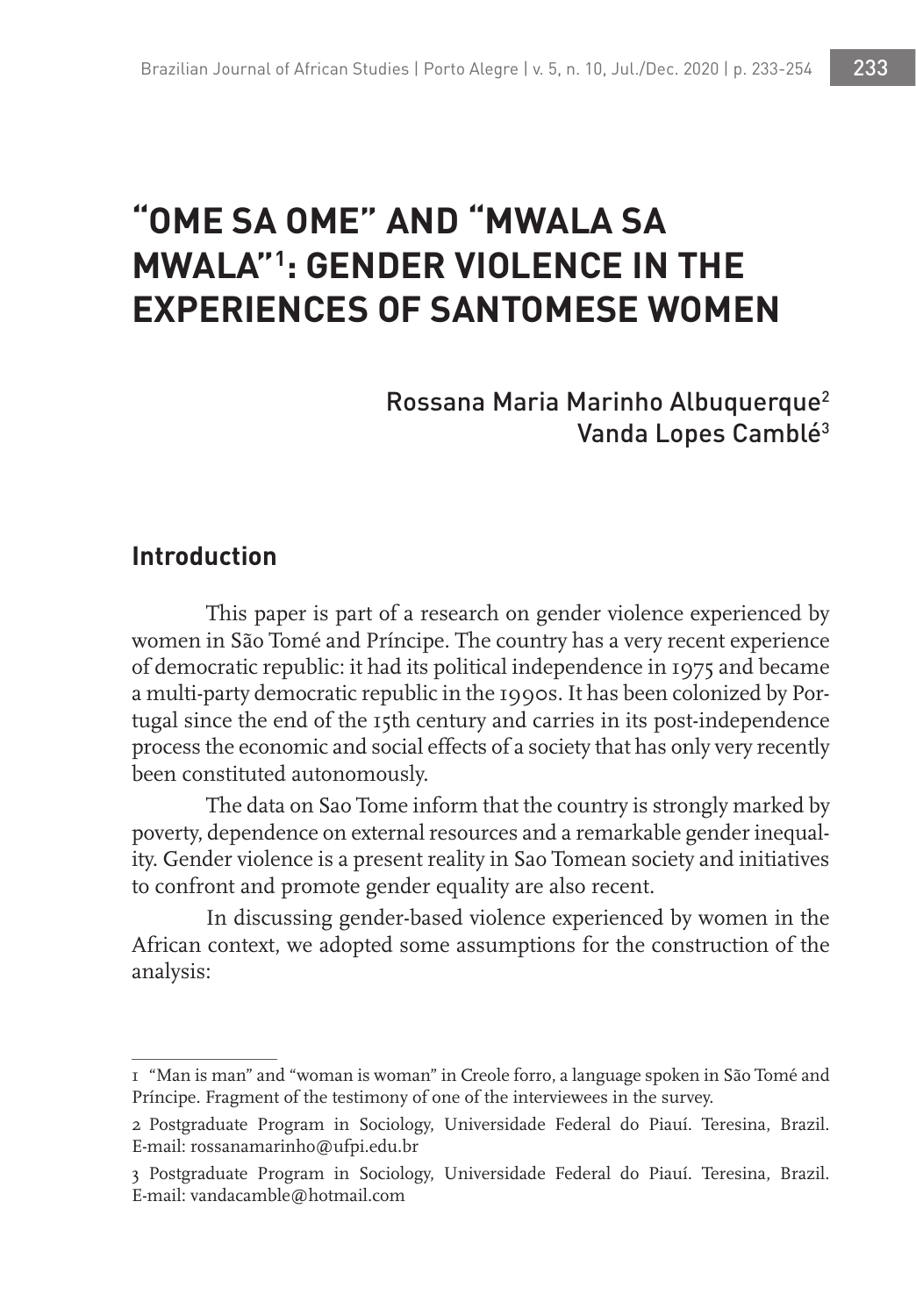- a) the consideration that the term "African" comprises a broad and heterogeneous set of cultural and historical experiences, and that it is important to locate which specific African context is spoken of and which particularities are identified in it, avoiding universalisms that tend to homogenize social experiences;
- b) Although the repertoire constituted to address gender violence has an international dimension, through treaties, conventions, institutions and policies thought according to the guidelines that guide discussions on the subject, it is important not to lose sight of how the phenomenon of violence is concretely characterized in the aforementioned context and what other constituent factors of social reality are relevant to the understanding of situations of violence, which can go hand in hand with other forms of inequality. In the case of countries that have experienced processes of colonization<sup>4</sup>, it is important to observe how the phenomenon of violence is a constituent of the social formation considered and how it constitutes an expression of gender oppression today. It also means to observe that the transposition of a previous repertoire on violence, done without the proper mediations, can make the complexity of local experiences invisible, in what are configured as violence, losing sight of their concrete configurations. Beyond the definitions, there is the relevance of the subjects who go through the experiences;
- c) to think about the category "women" as a result of the production of historical relationships, among which those that have produced gender as manifested in the context. In this sense, following the feminist criticism of Oyewùmí (2017), we are not interested in taking gender simply as the cultural element inscribed in a biological dimorphism, which could incur in an analysis that would treat gender as a universal category, according to the assumptions of the Western way of producing knowledge. Thus, when dealing with women's experiences, we think about how social relations have produced the generation of practices and meanings of being a woman in the context of São Tomé and Príncipe.

<sup>4</sup> In the case of Sao Tome and Principe, the territory was uninhabited until the beginning of colonization in the late fifteenth century.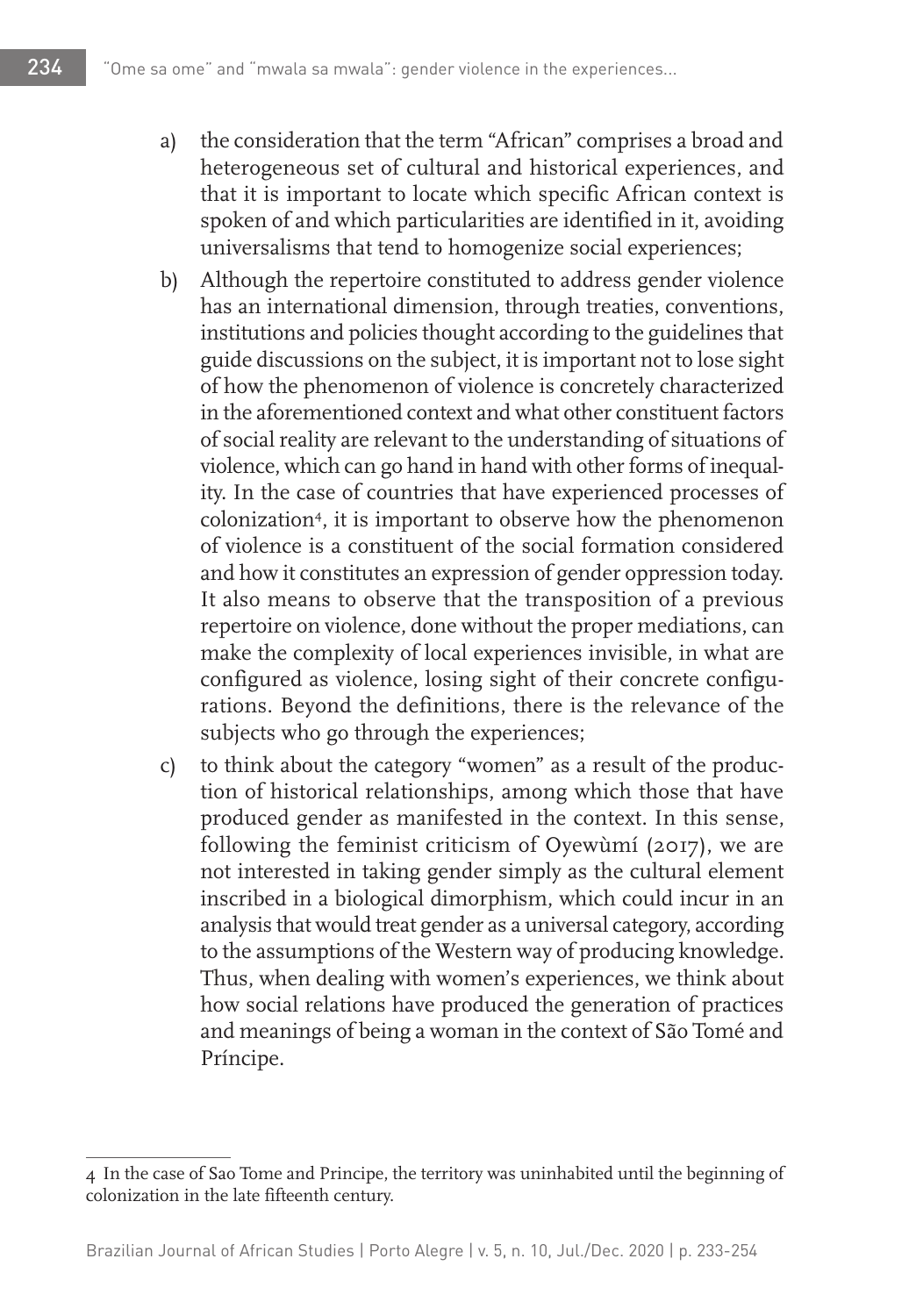In order to think about the experiences of Santomean women who experience situations of gender violence, it is necessary to begin the presentation by discussing the epistemological assumptions that guide the gender issues analyzed in the text. Next, we discuss aspects related to the social formation of São Tomé and Príncipe, especially regarding the colonization process, considering that this society was founded from the occupation of the territory according to the interests of the colonizers. We will deal with the socio-historical context of São Tomé and Príncipe in order to then think about how the Santomean institutions have been seeking to promote gender equity and confront gender-based violence. In the last section of the article, we analyzed the experiences of the Santomean women interviewed in the survey.

# **African and Decolonial Epistemologies: other ways to think about gender**

In this section, we address the epistemological and theoretical references that guide the analysis of situations of violence from a gender perspective. The analysis is based on the contributions of the decolonial feminism of María Lugones and Ochy Curiel, and the feminist epistemology of Oyeronké Oyewùmí. Thinking from the authors' understanding, we conceive gender not simply as a descriptive category, as a data situated from the binary distinction of bodies. We consider the experiences generated from the processes of colonization, which produced hierarchies and racialization of the colonized, according to the interests of the European colonizers. Violence was an instrument used in a systematic way in the colonization processes, producing various physical and symbolic impacts on the colonized peoples.

Decolonial feminist María Lugones (2019) proposes the term *coloniality of gender* to think about the processes that constitute modernity and the colonization projects linked to it. These processes produced the human/ non-human hierarchies, which the author considers central to modernity, as well as the other categories that expressed modern colonial power relations. Part of the colonial enterprise was the presence of the Catholic Church, responsible for the "civilizing mission" of conversion of the colonized peoples. "The colonial 'civilizing mission' was the euphemistic mask of brutal access to people's bodies by unimaginable exploitation, violent sexual violation, control of reproduction and systematic horror [...]" (Lugones 2019, 360).

Lugones' critical proposal allows us to perceive violence as a constituent element of colonial modernity. Gender relations in colonial contexts, in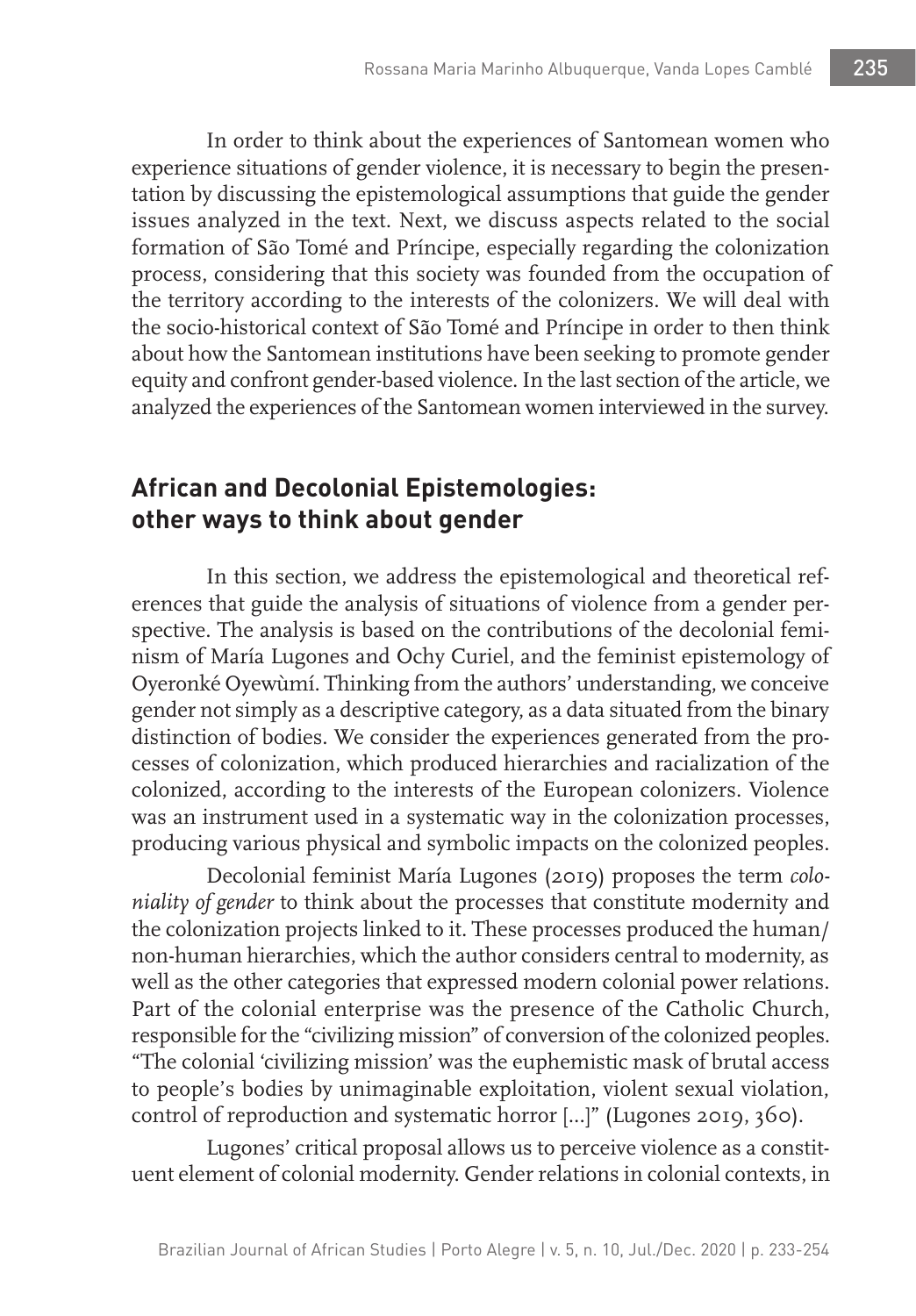turn, are historically asymmetrical and focus on the male figure of the colonizer as the power pole par excellence. In this sense, when we speak of the generalized experiences in colonial contexts, it is fundamental to observe how gender is constituted as a category in social experiences. The male/female dichotomy, also a mark of modern Western hierarchies, was configured in different ways from the colonial encounter.

In dealing with gender considering the hierarchies produced from modernity, decolonial feminism produces the critique of universal categories and contributes to a glimpse of the "consubstantiality of oppressions" (Lugones apud Curiel 2020, 132). Regarding the specificities of decolonial feminism, Curiel (2020, 121) states:

> If the interpretation of this reality involves understanding how the matrix of oppression acts in our own lives, how we are affected by oppressions such as racism, heterosexuality, colonialism and classism, with their structural expressions, ideologies and interpersonal aspects, then this work is not about analytical categories, but about lived realities that need a deep understanding of how they were produced. So it is not necessary to say that we are black, poor, women, it is about understanding why we are racialized, impoverished and sexualized. That is what interests us, as decolonial feminists, because in this way we can show that these conditions were produced by coloniality (Curiel 2020, 132).

In addition to the critical contributions of Latin American decolonial feminists, we consider the notes of Oyewùmí (2017) in "The invention of women", a fundamental work to think about the production of gender studies in African contexts. The author proposes an epistemology that questions the assumptions of Western modernity as universal models to classify and interpret social experiences. In her studies of pre-British Yoruba society, Oyewùmí identifies that several categories were introduced in social relations after colonization. According to the author, the sex/gender system, which has served as a universal assumption in gender studies, was non-existent in the Yoruba social organization in that context. Thus, she questions the assumption of gender as a universal category. "[...] gender is above all a socio-cultural construction. As a starting point of the investigation, we cannot consider as given what we really need to investigate" (Oyewùmí 2020, 87).

Oyewùmí's proposal draws attention to the historicity of the social relations studied and suggests new lenses that consider the narratives of the societies in question, especially considering the Western hegemony in the production of knowledge in recent centuries. Synthesizing some elements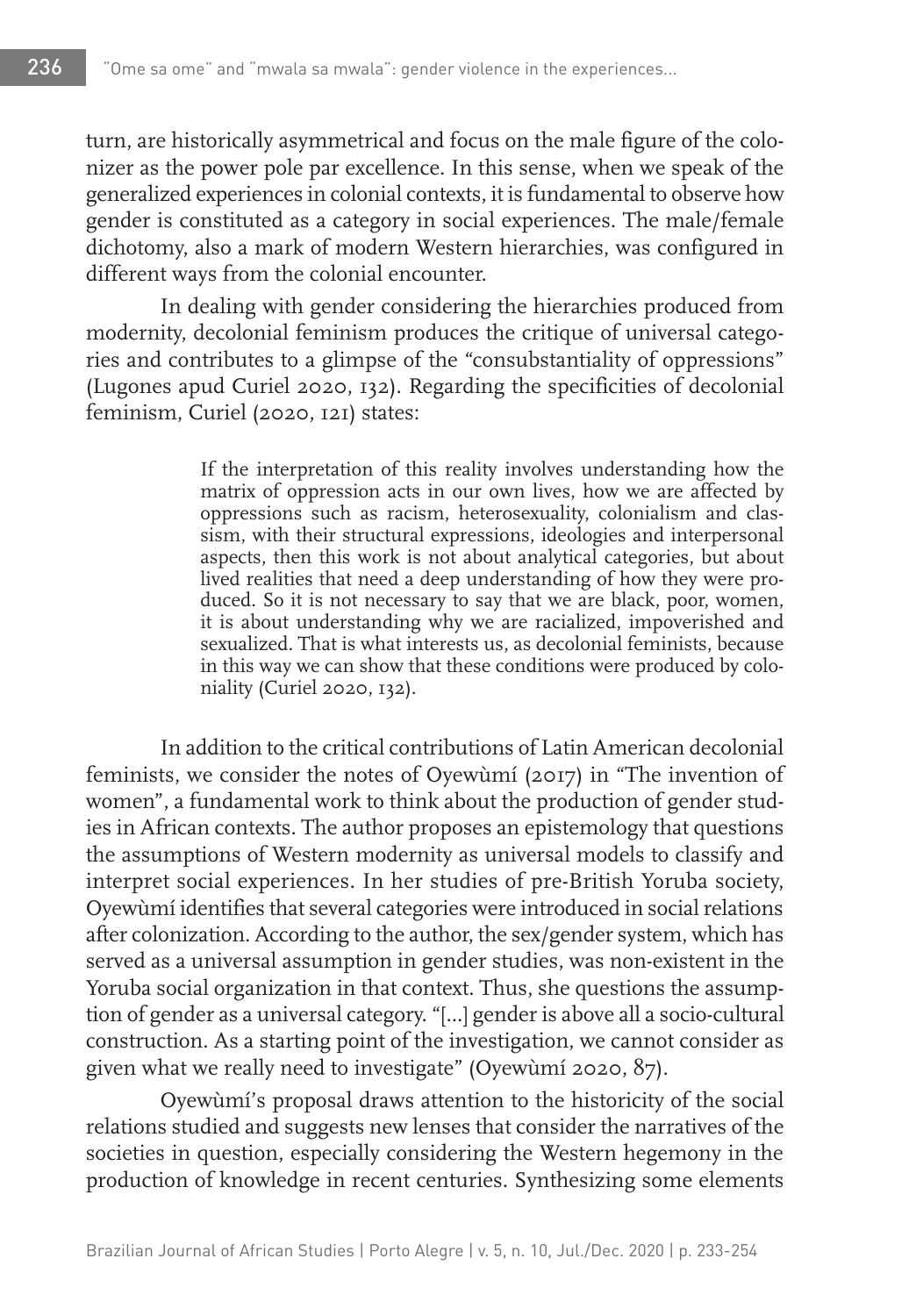of his epistemological critique, we highlight: a) "Analyses and interpretations about Africa must begin in Africa. They need to reflect and be based on specific cultural and local contexts, not on imported ideas and concepts, usually colonial (Oyewùmí 2020, 95); b) gender being a cultural construction, one cannot theorize without disregarding the particularities of contexts. In this sense, it is important to consider the contexts in which concepts are produced and which realities they are able to express through their statements; c) although gender is conceived as cultural and historical, biological dimorphism has remained a presupposition of Western culture when it comes to gender classifications. Thus, the author questions how cultural gender has been conceived, whether body biological difference serves as an assumption for gender differences<sup>5</sup>; d) hegemonically, gender has been formulated from Western experiences of white women, yet presenting itself as a category of universal experience. One example, according to the author, is the notion of the nuclear family, which is the basis of many feminist studies, but which is conceived along the lines of a given model of social experience, presented as universal; e) by assuming that gender organizes experiences universally, one of the consequences has been to observe gender differences from the observation of tasks socially distributed to bodies according to "their sexes". The author considers, however, that this assumption, in itself, is a Western conception, which she calls "bio-logic," as much as it expresses the foundation of the social, it presumes biological determinism as the founding element of classifications - and, consequently, of hierarchies; f) from this perspective, a universal condition of "being a woman" is not conceived; g) since gender is thought to be radically cultural, it is more important to observe the impact of colonization on its gender dimension, than just to see which group has been most exploited, whether men or women (Oyewùmí 2017); h) if gender has been produced historically, it means that it is relevant to investigate how it was "created" as a category of classification of experiences.

Considering the proposals of the authors mentioned, it is necessary to observe several issues in the Santomean context. The first of them concerns the identity classifications produced from the colonization of the territory. Throughout the centuries of colonial rule, most individuals are deprived of citizenship and humanity. Not by chance, one of the first local identities produced in the territory is that of liner, which expressed the condition of a

<sup>5</sup> In "*Gender Issues*," Judith Butler makes statements that come close to Oyewùmí's understanding of the cultural construction of gender and sex. However, the theoretical dialogues undertaken and the empirical situations analyzed by Butler are situated in the Western context. Thus, her formulations are not sufficient to think about the coloniality of gender and African experiences.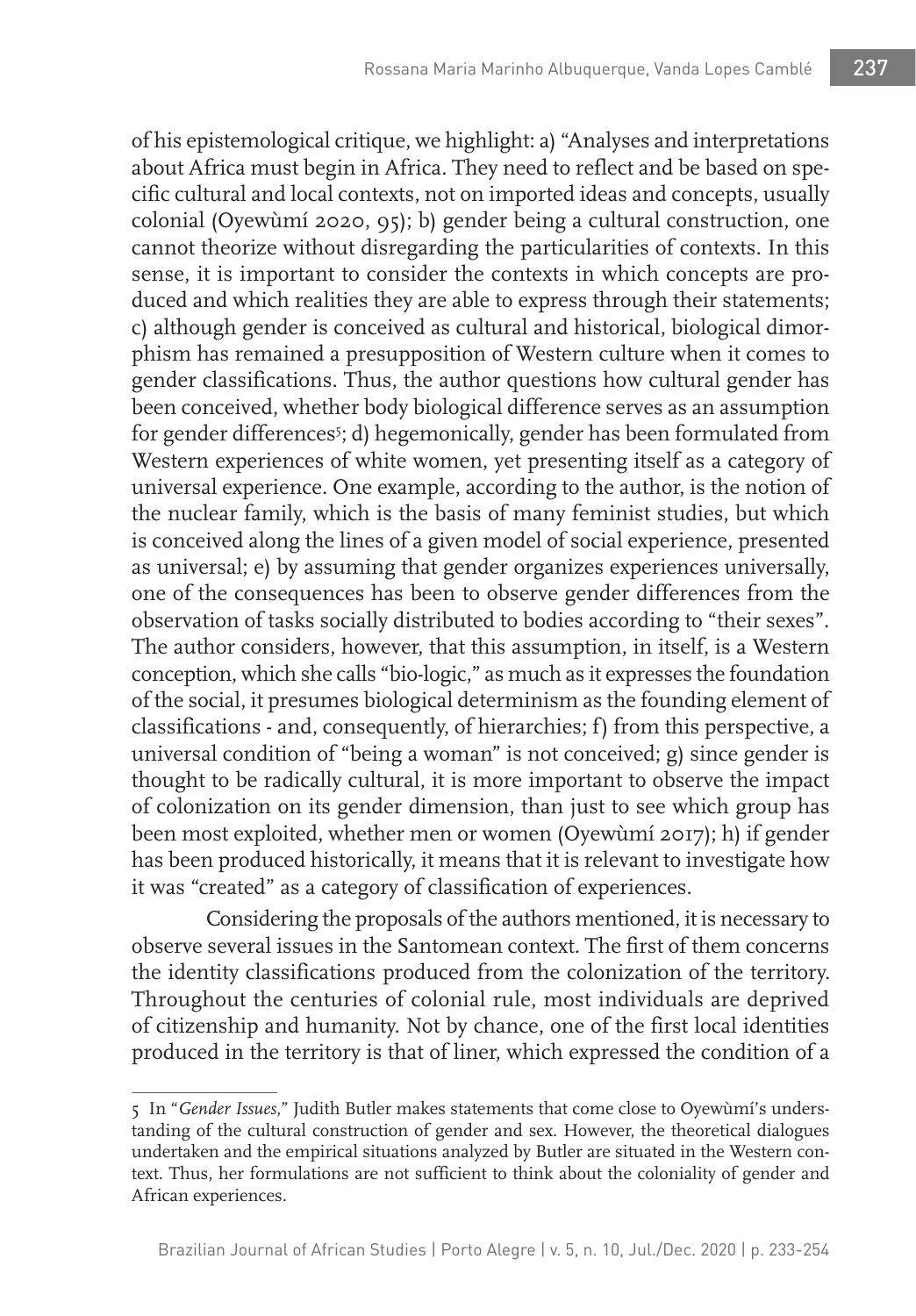free person and participant in local administrative life. Resistance to inhumane conditions will appear in various forms in the history of Sao Tome and Principe, many of them present in local languages that remain as living memories of the populations that constituted the territory.

Another important milestone in the production of identities in the Santomese context comes from the processes of resistance in the archipelago, which have occurred mainly since the 20th century. The refusal to submit to colonial domains produces the ruptures in the *status* of subordination, which trigger the affirmation of legal equality of all citizens/sans, from 1975 onwards. To mention such periodizations means to remember that the affirmation of universal free citizenship dates back 45 years in São Tomé and Príncipe, a very short time when compared to 500 years of colonization.

When we look at the current Santomean context, which expresses the inequality in various sectors, experienced mainly by women, it is important to consider the social formation that constituted the country and the expressions of violence as an instrument of domination, used until very recently in colonial history. In this sense, when dealing with gender violence experienced by women in São Tomé and Príncipe, we consider this complex set of historical situations, which produce gender and its inequalities in that context. Thus, we can understand the statistics that indicate that being a woman in the São Tomé context still means dealing with all the burdens of a social formation based on exploitation, violence, and denial of the humanity of the peoples who lived there. To be a woman is more than being born in a certain body: it is to be part of the social relations that produced inequalities and transferred to the bodies the *locus* of exercise of power. To affirm women's rights, in this sense, involves facing the coloniality of gender that still permeates relationships and has in violence one of its recurring instruments.

## **The context of São Tomé and Príncipe**

São Tomé and Príncipe is an island territory, consisting of two main islands, located in the Gulf of Guinea, about 300 km from the African coast. Currently, it has a population of just over 200,000 inhabitants, of which 50.5% are women. The territory was colonized by the Portuguese at the end of the 15th century (Seibert 2014). The country has a particular characteristic in its formation process, which is the lack of a pre-colonial native population, because besides the Europeans who took possession of the territory, the other inhabitants were all from other regions of Africa, conducted for the purpose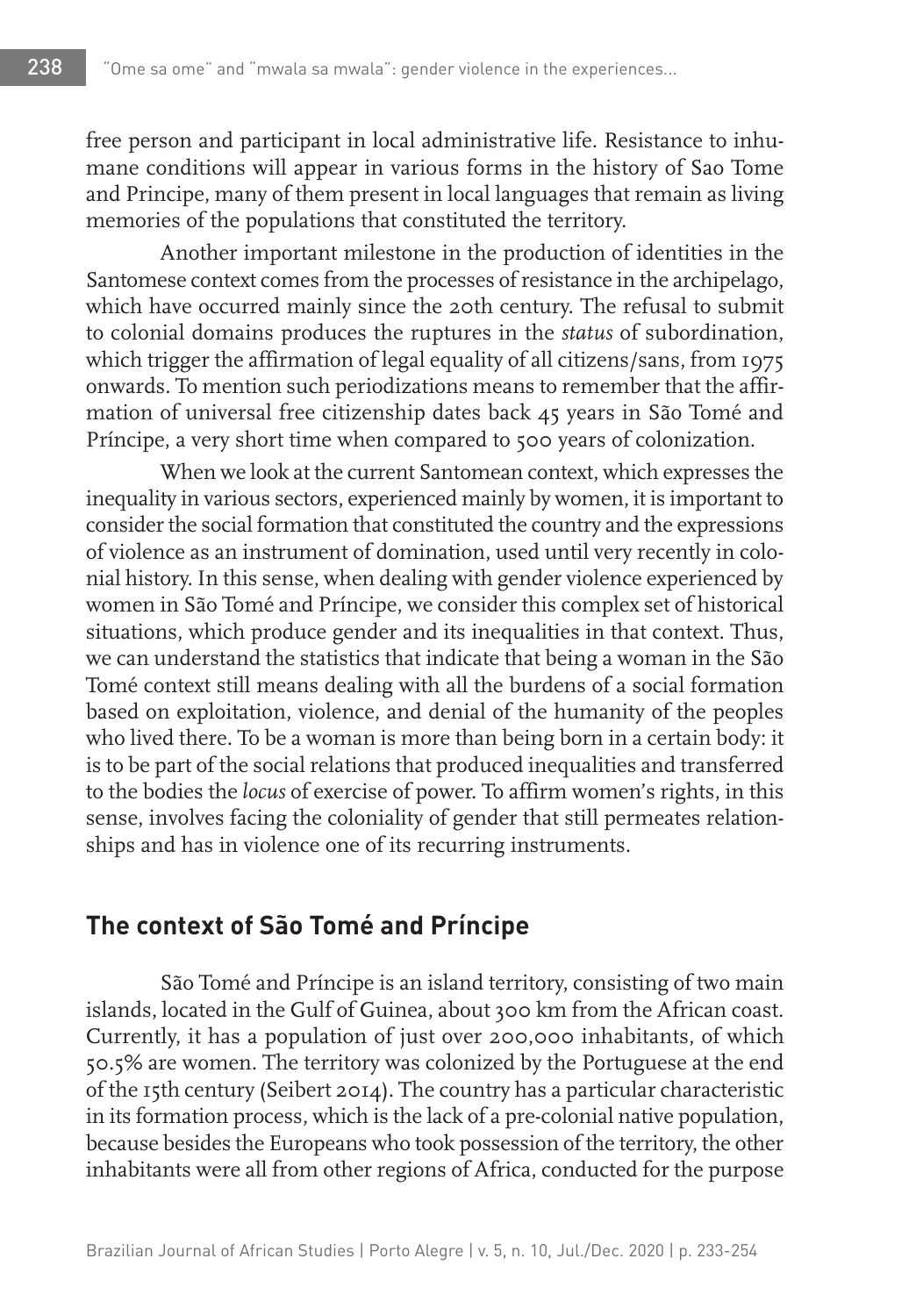of slave labor, so that the official narrative about the Santomean society begins from colonial relations.

The climatic conditions of São Tomé were not always considered attractive to the colonizers and the deaths or tropical diseases that plagued the Europeans in the region were frequent. Thus, since the 16th century, the colonizers adopted strategies of alliances with local half-breeds, or freed some slave workers to administer the colony in the service of Portugal. "[...] The high mortality rate of whites was one of the reasons why, at the beginning of colonization, the Portuguese Crown facilitated unions between white men and African slaves in São Tomé and, for the same reason, in 1515 and 1517, the collective freedom of African slaves was decreed" (Seibert 2014, 56).

The Santomean society was formed from colonization and founded on slave labor. The majority population of the territory was formed from the various ethnic groups to which the workers who were enslaved belonged. As a legacy of the presence of ethnic groups from different parts of Africa, the following local languages emerged: "on the island of São Tomé, the lungwa santome or forro, the majority Creole, and the angolan (ngola) and, in Príncipe, the lung'yie" (Seibert 2014).

Due to the domination strategies of the colonizers, São Tomé historically had a black presence in the local colonial administration and also in the slave labor force. The part of the freedmen who had access to the administrative, political and economic life of São Tomé constituted the social segment of the "forros", a group that historically distinguished itself from the other inhabitants of the islands.

The colonial interests of the Portuguese for the territory of São Tomé have varied over the centuries, so the country has gone through different processes of colonization and relations of the Portuguese with the local population. When the territory was re-colonized in the 19th century, the Portuguese began to downgrade the social position of half-breeds, liners, and black people free from the territory.

According to Seibert (2015), during the recolonization period, when slavery was abolished in 1875, the Portuguese introduced the form of servant labor, absorbing and exploiting the labor force of Angola, Cape Verde and Mozambique, in addition to deepening the marginalization of the linings. In 1953, the "Batepá Massacre" took place, a historical episode known for the resistance of the Santomean people against the violence and persecution of the colonizers.

In 1975, the country gained its political independence and established itself as the Democratic Republic of São Tomé and Príncipe. In 1990, it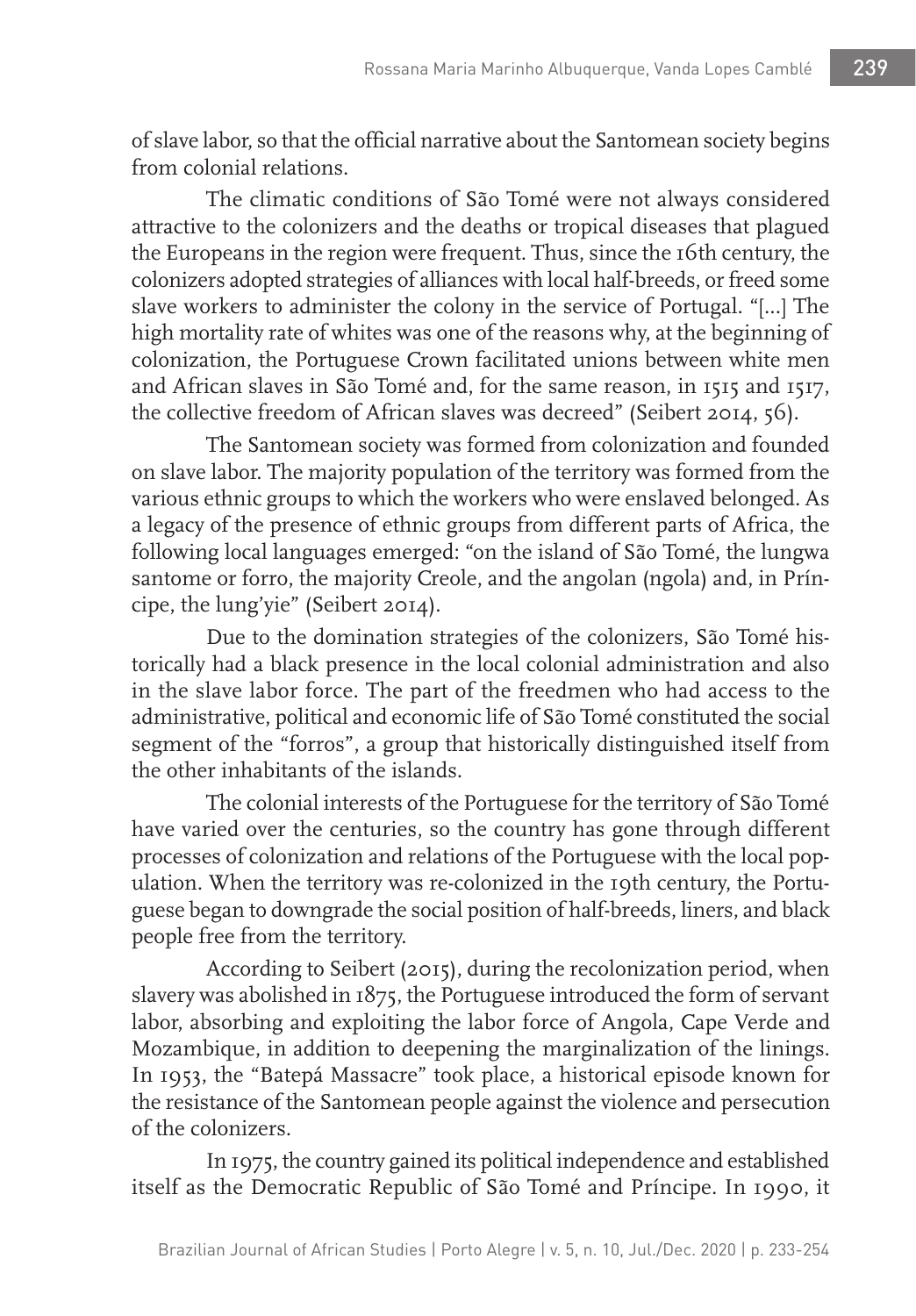established a multiparty system. The country's experience of political independence is quite recent, as is the structuring of political and administrative  $in$ stitutions $6$  in the country, among them those that seek to promote gender equity.

It is common in historiography about São Tomé and Príncipe to find the information that places the economic and political landmarks of colonization, which maps the peoples who inhabited the region over the centuries, but the observation of how the territory was constituted from a gender perspective is still something to be deepened in the investigations. In Santos (2015) we found an approach on the protagonism of women in Sao Tome and Principe, especially from the struggles for political independence. In her research, information is gathered in an attempt to identify the presence of women in the colonial period between the 15th and 18th centuries, that the author recognizes are still scarce. Despite the gap, her research is an important historical source on gender issues in São Tomé and Príncipe.

In addition to contemporary data that inform us about the inequalities that exist in the country, we follow the trails of what the experiences of Santomean women tell us, as well as the cultural elements present in representations of local literature, especially the ones produced by women, following the example of Conceição Lima (Silva 2019), who produces her "affective memories" through poetry and presents a universe of cultural signs of experiences in the context of the country. The very expression of women's voices in the production of different fields of knowledge in São Tomé is quite recent. In this sense, it is still necessary to produce a historiography that expresses the places of the different subjects who composed the social formation of São Tomé, especially those who were relegated to marginality or disregarded in their humanity. A history from a decolonial perspective is still a task to be done, by many hands that can put the narratives back in other terms.

In São Tomé and Príncipe, gender inequality is present in all social segments: in schooling, access to income and work, political representation, among others. According to Oliveira and Azevedo (2016), Santomean women make up 71% of the unskilled workers and 59% of the unemployed population. According to the "*National Human Development Report*" of 2014, women were in more precarious work situations compared to men and, in terms

<sup>6</sup> One of the expressions of this process is the difficulty in obtaining systematized data about the country, which are available on the official platforms of Santomean institutions. Although there are notable efforts, the publication of data is still a challenge for STP. The collection of official information becomes a mining activity, which makes it difficult to provide a more precise characterization of the social reality of the country.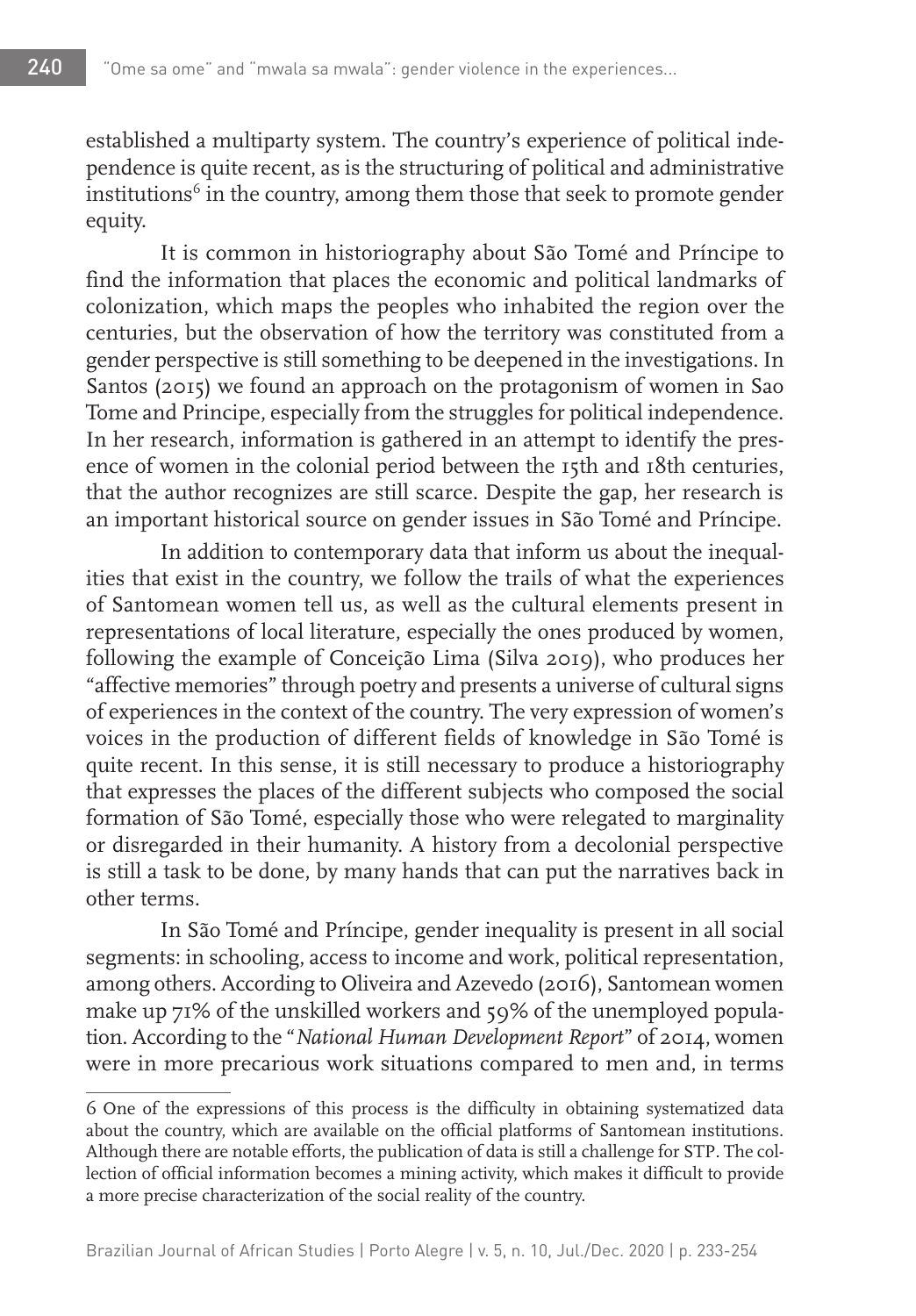of level of education, a comparison of the year 2012 indicated that, among family heads, 72% of women and 28% of men had no level of education; while at the professional/technical level, the proportion was 80% men and 20% women. At the higher education level, 78% of men and 22% of women.

Regarding family composition and arrangements, the "*IV General Census of Population and Housing*", held in 2012, presents a profile of the country: 66% of homes in urban areas and 44% in rural areas, the average national number of family members is 4 people, with the nuclear model prevailing (31.7%), followed by "others" (23.8%), which includes the models of single-parent and extended single-parent families. The majority of families (59%) are responsible for one man, and women are responsible for 41% of households. The census identified that women are more represented in single-parent (87.3%) and extended single-parent (88.1%) families, while men are responsible for 80.2% of marital type families.

Still according to the population census, marriage is not a hegemonic practice among Santomeans, so that 90.3% of the people responsible for the families have the status of singles and 89.1% live in a de facto union. The document records that monogamous marriage corresponds to 8% of conjugal arrangements and de facto unions prevail, in which men relate to different women. This configuration explains the existence of many homes in which the woman is responsible for the family, children and/or other relatives. Although she is the main responsible, she experiences more strongly the indicators of inequality in the country, passing through the material and also affective dimensions. According to the report:

> Marriage is therefore not a very recurrent practice of the San Tomean family leaders. As a rule, they unite and form a family without getting married. The marital experience (vivencha) or the culturally consensual de facto union is the most frequent type of union mainly among the most disadvantaged social strata. [...] The analysis by nature of the union confers that of the family leaders who live together, 89.1% live in a de facto union, i.e. only 10.9% are married (Instituto Nacional de Estatística 2014, 20).

The presence of "polygamy in fact, but not in law" is an important element to be observed in Santomean society. The practice of polygamy is present in some African cultures prior to colonization, as can be observed in countries such as Cape Verde (Monteiro 2016) and Mozambique (Teixeira 2018), for example. However, since the colonial meeting, a *sui generis* product is the combination of European and African models. In this sense,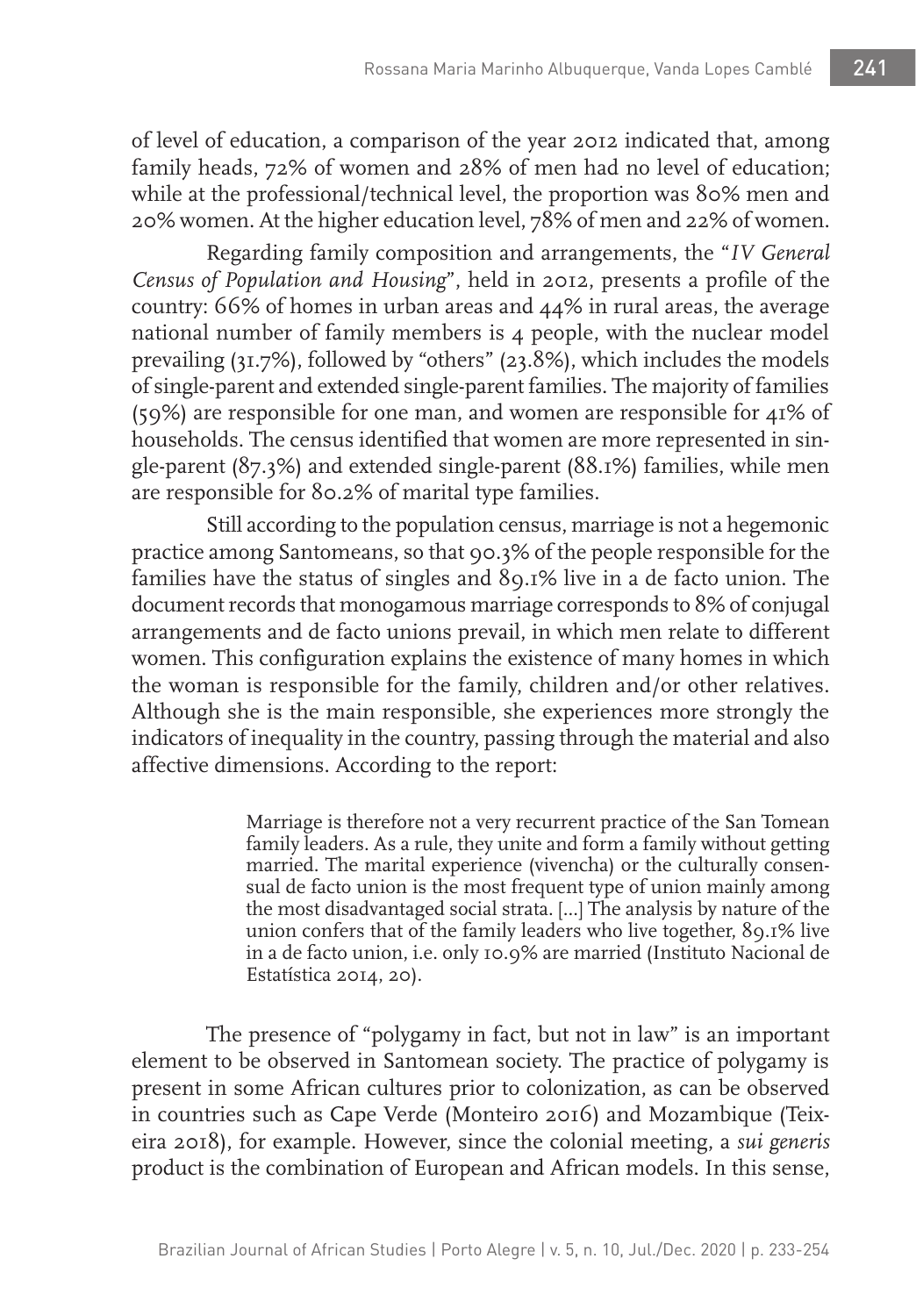the practice of polygamy currently exercised in São Tomé and Príncipe is a result of historical processes, which ends up establishing hierarchies that are generis, in order to produce privileges of masculinity. According to Semedo (2016, 960):

> In terms of family modes of existence, São Tomé's society is characterized by the archetypal Western families - the nuclear/marital, the reconstructed, the single-parent (exclusively headed by women) and the extended, many of which are crossed by polygamous male relationships. These polygamous relationships are independent of the educational, generational, and purchasing power of the female collective, and usually translate into the maintenance of two or more families, or two or more wives, each residing in their own home and in different neighborhoods.

The author also mentions the hierarchies produced in polygamous relationships, whether considering men or women, as to the relationships between women, depending on the place occupied in the conjugal relationship: "Categories such as 'inside woman', 'outside woman', 'molaste' and 'samua' - the latter two in crioulo forro - qualify the conjugal cartographies, to a certain extent a superiority of the 'inside woman' over the 'outside woman' [...]" (Semedo 2016, 968).

When we observe the family arrangements in Santomean society, we see how they operate together with other social conditioning, reinforcing inequalities and combining situations of oppression and exploitation. The inequalities that women experience in other dimensions of social life are also manifested in the domestic environment. Along with situations of social inequality, gender violence is a phenomenon present in women's daily lives. The mechanisms of confrontation, in turn, are quite recent and still far from promoting equity, autonomy and security for women.

### *Confronting gender-based violence in São Tomé and Príncipe*

As previously mentioned, since 1975 the country has been affirming equality in terms of rights and promoting policies aimed at reducing the historically produced inequalities. It is also in this year that the São Tomé and Príncipe Women's Organization (OMSTEP) was created, an important initiative to affirm women's rights. These were incorporated into documents and resolutions after independence, and the confrontation of gender-based violence was later included in the country's political agenda.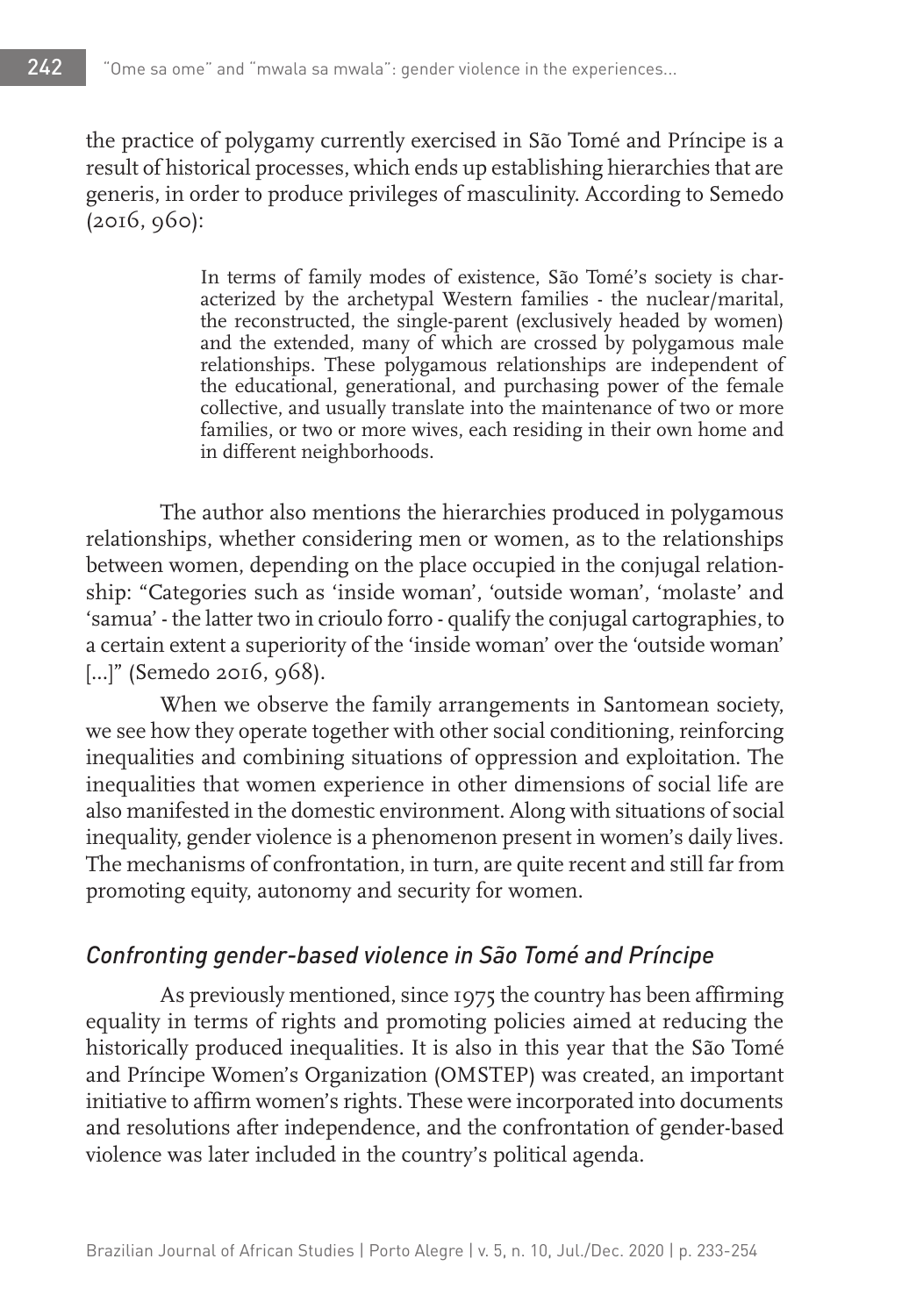With regard to gender violence, it is important to highlight some institutional frameworks (Pires dos Santos 2015; Sousa and Vera-Cruz 2019): a) the first study on Domestic Violence in São Tomé and Príncipe, in 2002, through the initiative of the United Nations Children's Fund (UNICEF); b) the creation of the Counseling Center Against Domestic Violence (CACVD), in 2006, to prevent, counsel, and support victims of domestic violence; c) the adoption of the first National Strategy for Gender Equality and Equity (ENIEG), with technical and financial support from the United Nations Population Fund; d) creation of law no. 11/2008, which establishes mechanisms to prevent and punish domestic and family violence, in line with the Convention on the Elimination of All Forms of Discrimination Against Women (CEDAW); e) creation of law no. 12/2008, which establishes a system of prevention and support for victims of domestic and family violence; f) creation of law no. 6/2012, which typified the crime of domestic violence in the San Tomean penal code.

Laws 11/2008 and 12/2008 are fundamental elements in the institutionalization of the confrontation of violence in the Santomean context. According to law  $\text{II}/2008$ , in its article 5, domestic and family violence against women is any action or omission based on gender, which causes death, injury, physical, sexual, psychological, moral, property or deprivation of liberty. Law 11/2008 provides punishment to those who commit these crimes and addresses measures of awareness, as well as creating protective measures for women in situations of domestic violence.

Article 49 of Law 11/2008 states that, once reported, domestic violence assumes the nature of a public crime. The statement is very relevant, considering that there are situations in which women denounce and are coerced by the aggressor or other people to decline the accusation, which can aggravate their vulnerability. Although the creation of the law was an important step, there was still a gap: domestic violence was not yet part of the list of crimes of the Penal Code of São Tomé and Príncipe. The gap was filled in 2012, when domestic violence was included in the Penal Code of São Tomé and Príncipe, through the approval of law no. 6/2012, referring to article 152, with the epigraph "mistreatment or overload of minors and subordinates and domestic violence". The insertion of this type of crime was fundamental to prevent situations of violence and abuse occurring within the domestic environment, involving spouses and dependents, especially children.

The production of data on gender-based violence in Sao Tome and Principe still has many gaps. The information available on the reality of vio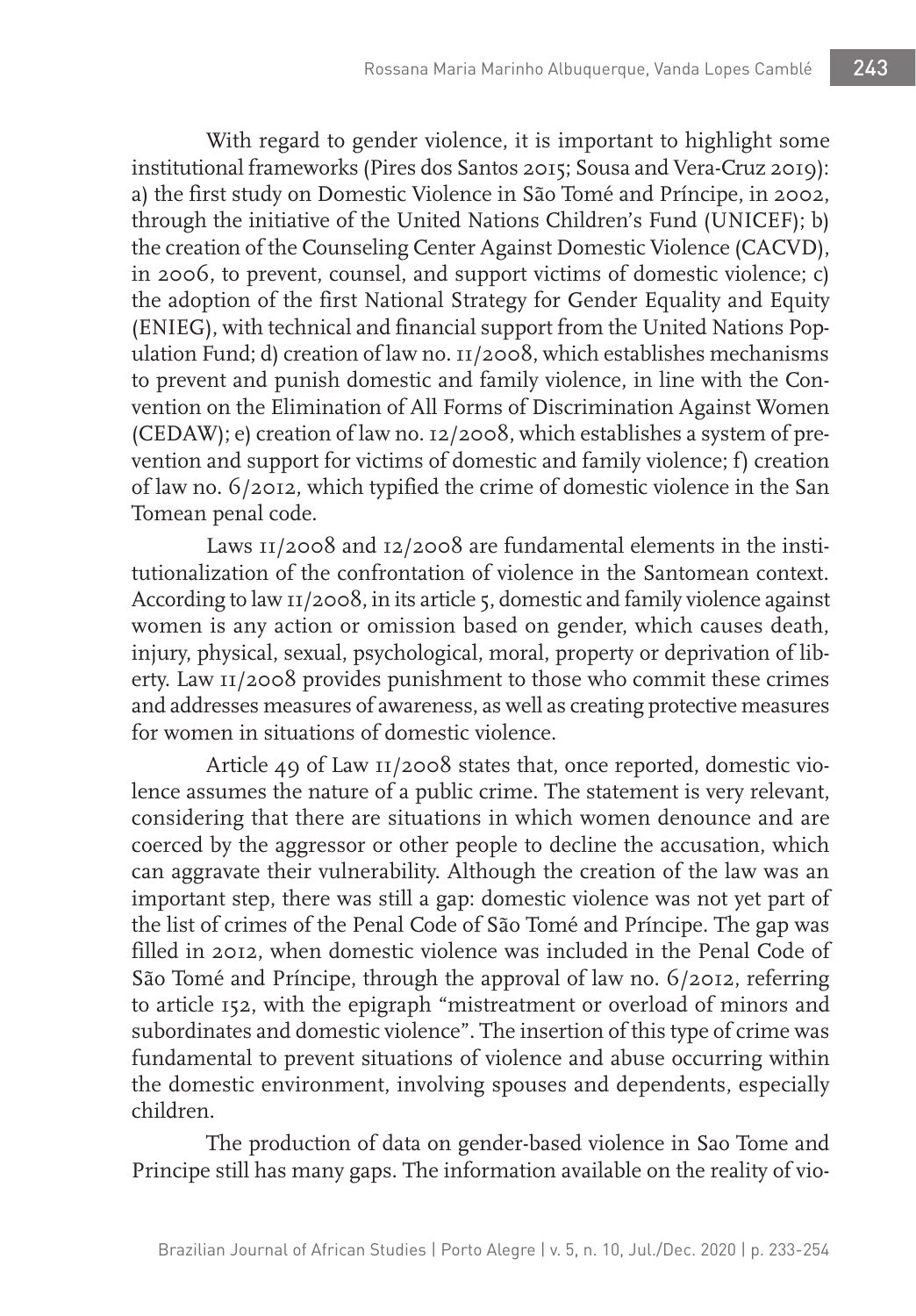lence in the country was published in 2010 in the "*Demographic and Health Survey"* (2008-2009), when there was a national survey on the subject, with male and female respondents. The document brings us closer to the reality of Santomeanism through the data obtained; however, it is important to point out that a) new surveys are needed, given that in the course of a decade some dynamics may have been produced in the country, so as to alter to some extent the percentages obtained at the time the document was produced; b) the data in the report were obtained from the population's responses, expressing their perception on the issue of gender-based violence, but there is no nationwide database available to measure the number of complaints and reception services, an indispensable element to observe the San Tomean state's performance in confronting violence. In this sense, there is the production of repertoires on gender-based violence in São Tomé and Príncipe, but there is still a need for articulation between the data and institutional mechanisms of confrontation.

In the Demographic Survey, the population was consulted about domestic violence in order to observe the degree of acceptance and possible justifications for the practices of violence. According to the document, one in five women (20%) agreed with at least one of the justifications for men to beat women. This conception was more widespread among women who worked and were not paid in cash (36%), among the uneducated (28%) and those living in a poorer household (24%). Among male respondents, the percentages indicated that 32% of men living in poorer households agreed with justifications for violence against women. Amid men with primary schooling, the percentage was 26% and 16% among those with secondary schooling. Among the justifications presented by men, according to the document:

> Men cited, in order of importance, the fact of neglecting children (14% against 12% for women), the fact of leaving without informing the husband (12% against 10% for women), the fact of contradicting the husband (10% against 7% for women), the fact of refusing to have sexual relations (5% against 6% for women) and the fact of burning food (7% against 6% for women) (Instituto Nacional de Estatística; Ministério da Saúde de São Tomé 2010, 260).

The Demographic Survey also sought to verify the population's perception of women's refusal to have sexual relations in the context of affective relationships and identified that 74% of men considered it justifiable if the woman knew that her spouse had some sexually transmitted disease; 71% agreed with women's refusal if they were tired or unwilling; the percentage drops to 48% of acceptance in situations where the woman refuses to have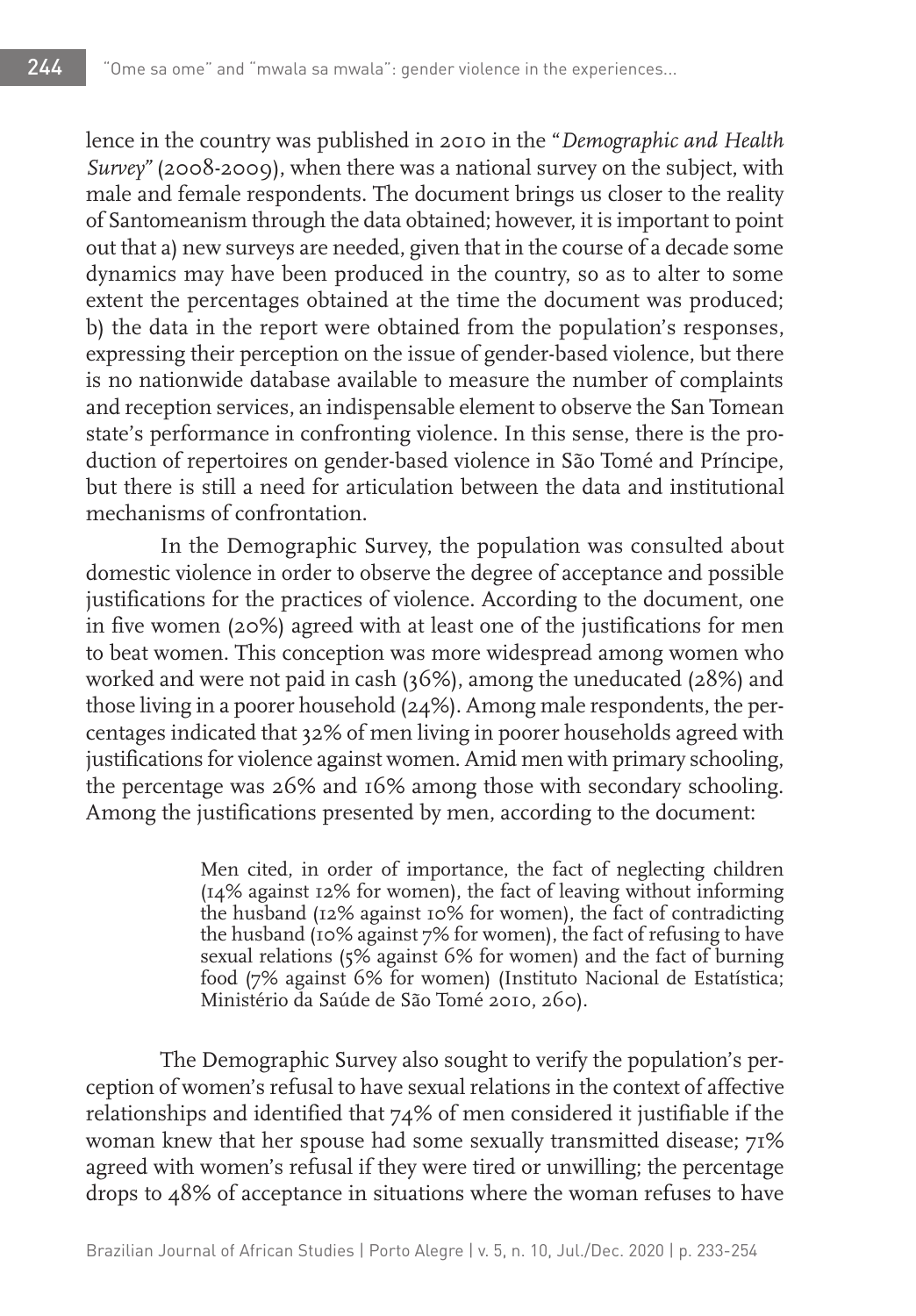sexual relations when she discovers that her spouse has another affective relationship, a number that indicates the legitimacy of polygamy as a privilege of masculinity in the Santomean culture.

Regarding the experience of domestic violence, the report indicated that the presence was lower among women who had financial autonomy and a higher level of education. There was a higher frequency among divorced and separated women. 36% of married or unmarried women indicated that they had been victims of violence since the age of 15. The document also states that violence perpetrated by men decreases the higher their level of schooling and draws attention to the importance of an education focused on the discussion of gender (Instituto Nacional de Estátistica; Ministério da Saúde de São Tomé 2010).

The way violence is present in daily relations in São Tomé and Príncipe indicates its use as a systematic instrument of gender hierarchy, control of female bodies, and still has much legitimacy in discourses and practices. In this sense, beyond the legal instruments that aim to restrain such practices, it is fundamental that the most profound changes manifest themselves in the culture, in the way genders are produced, in order to subvert hierarchies and oppressions.

In the "National Implementation Report of the Beijing Declaration and Program of Action  $+ 25^{\circ}$ ", in which the state evaluates its performance in confronting violence, there is an indication that there are still many challenges for the production of statistics regarding violence against women in the country, so that it is possible to improve the mechanisms for confronting the phenomenon and ensure social justice. According to the report (2019, 44), when noting the existing obstacles in confronting violence:

#### Constraints:

Weak operationalization of the database on GBV; Insistence of7 national data on domestic violence and sexual abuse of minors; Lack of data on violence against the elderly; Total dependence on financial resources of development partners for the implementation of the action plan of the GBV Strategy.

## Challenges:

Make the 24h hotline available, in partnership with the National Police; Disseminate the laws 11/2008 and 12/2008 and the Penal Code at the national level; Reinforce the National Strategy of VBG; **Improve the process of production of VBG statistics** (*our emphasis*).

<sup>7</sup> We believe there was a spelling error and the term would be non-existent.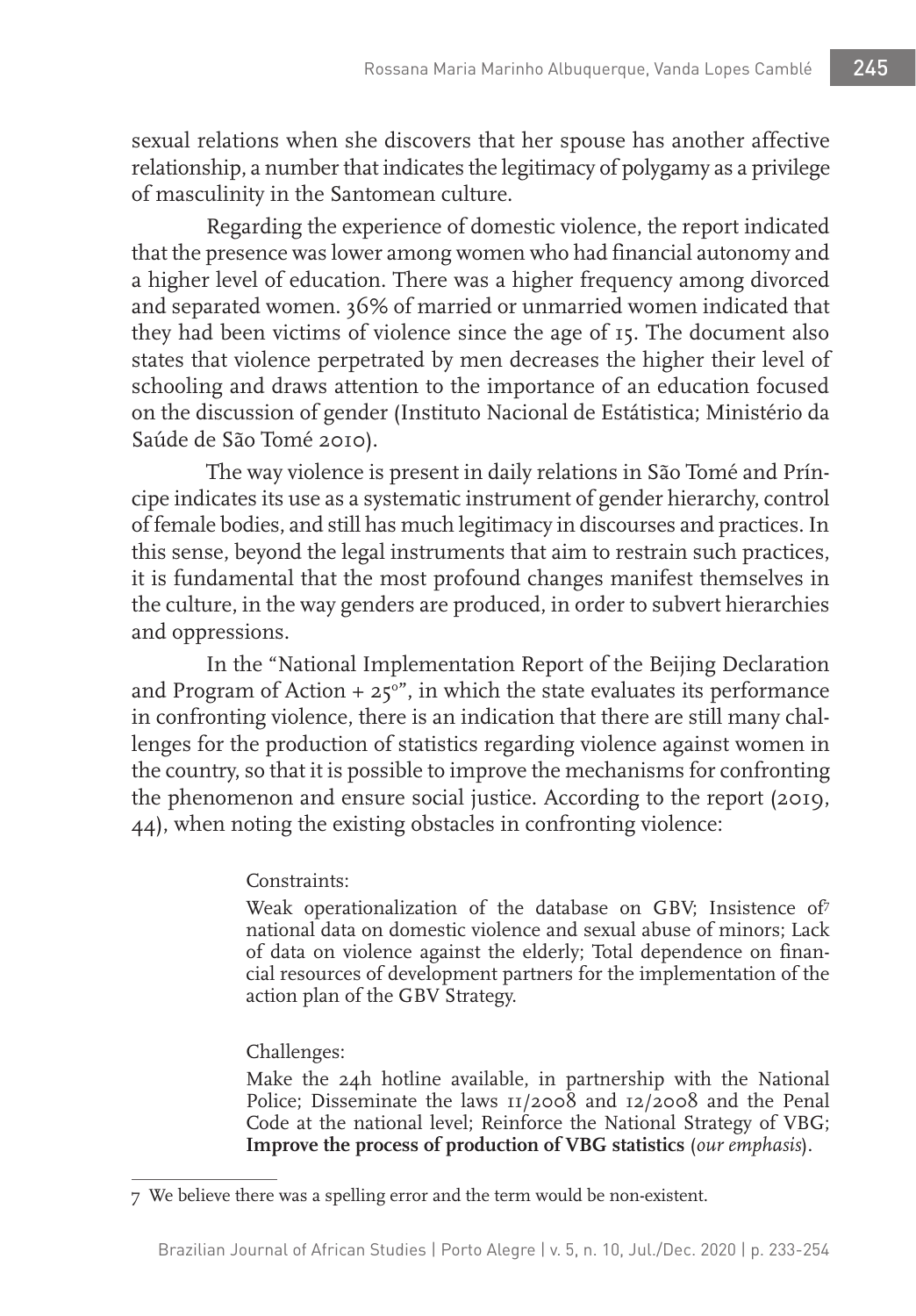Initiatives to promote gender equality go hand in hand with a culture that still privileges masculinity and legitimizes the various forms of violence against women. The creation of instruments to curb violence in this sense becomes fundamental for the promotion of the rights of Santomean women. In addition to institutional initiatives, we consider the narratives of Santomean women, which express the place of violence in daily life and the challenges for the promotion of gender equity in the context of the country.

## **Other "gravana stories"**<sup>8</sup> **: The experiences of Santomean women**

Listening to the stories of Santomean women is a fundamental aspect of understanding the phenomenon of gender violence. To approach experiences from a decolonial perspective also means to think about how women relate their experiences, perceive themselves as women and build their trajectories, which are also of resistance, in a context very adverse to them. It also means considering them beyond the terms that universalize experiences, whether thinking about the term women or in the condition of citizens.

In addressing violence considering the coloniality of gender, we consider the "destructive reach of colonial enforcement" (Lugones 2020, 55). The first forms of violence experienced by women in São Tomé were those promoted by colonization, which were updated according to the projects of the colonizers, reaching different generations. We cannot lose sight of how the reality of violence and inequality has been configured historically and manifested in the present. In this sense, in agreement with Curiel (2020), a perspective of emancipation needs to face coloniality.

Through women's talk, we approach the contexts of violence and the other social markers that constitute their lives. For this article, we will address some of the experiences among the 18 women interviewed in the research, in 2019, in the capital city of São Tomé. By transcribing the lines, we seek to preserve, with the maximum fidelity, the richness of oral expressions, which combine Portuguese with Creole forro, reminding us of the historical processes that produced the Santomean people and constitute the reality experienced by women.

<sup>8</sup> "Histórias da Gravana" refers to the literary work of the saintly writer Olinda Beja, in which she presents short stories telling the experiences of women from São Tomé in Príncipe, including daily situations of oppression.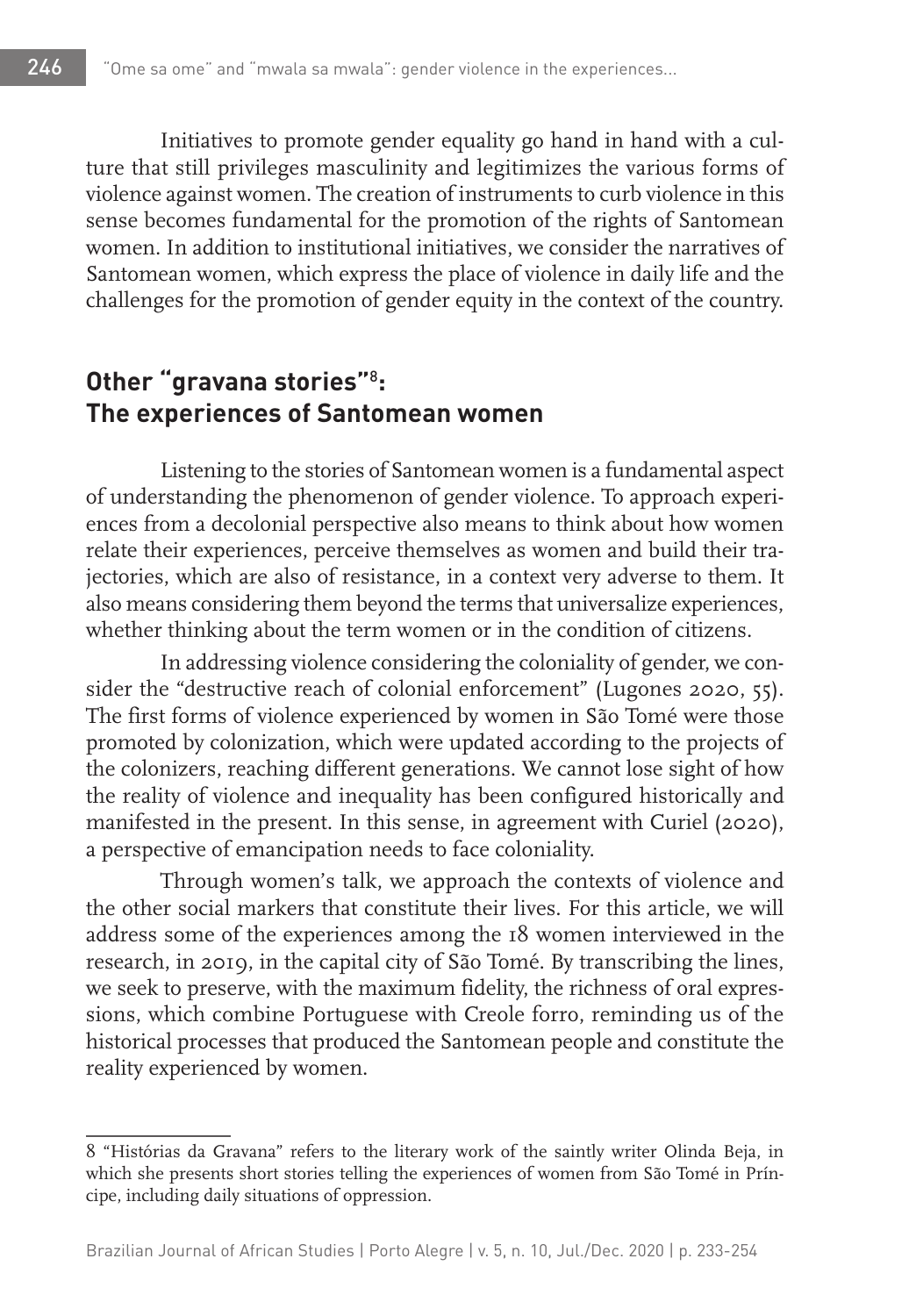Among the women who participated in the semi-structured interviews, we identified the following profile: a) age bracket ranging from 19 to 47 years, with the group prevailing from 20 to 29 years (55.5%); b) in relation to schooling, primary level prevailed (61%), followed by high school (33%) and only 1 in higher education; c) among professions, there was a prevalence of housewives and maids (61%), in addition to mentions of other professional activities; c) the verification of the income range identified that more than half had no source of income (55.5%) and, among the others, 6 received the value of up to I minimum wage (about 1100 Sao Tomean Dobra)<sup>9</sup> and only 2 had incomes above the minimum wage (average of 3.000 Sao Tomean Dobra); d) only 2 interviewees did not have children and the majority declared themselves single; however, there is a notable presence of consensual unions, which means the establishment of an affective relationship with home life, although not formally recognized.

Regarding information on violence, the interviews identified that all women had already suffered some form of violence, in addition to having knowledge of other women who had also suffered violence, with frequent mention of physical aggression. Most of them said they were aware of the existence of the law to confront domestic violence, from the Counseling Center, but did not know details about the content of the law. It is important to point out that several of them became aware of the legislation or other information about violence through state campaigns and the media, which indicates the functioning of these strategies as a way of disseminating the content of confronting violence and promoting cultural changes that may influence the reduction of occurrences.

In order to understand how the phenomenon of violence manifests itself in the daily lives of women, it is necessary to identify the various dimensions that constitute it, such as gender conceptions, the way violence presents itself in affective and domestic relationships, in the existing models of conjugal arrangements, in addition to other expressions of the inequalities that also make up the aforementioned social scenario.

From the interviews, we found that being a woman meant being responsible for domestic chores, having fewer opportunities for schooling, work, income, and freedom when compared to defining the social place of men. In all the statements<sup>10</sup>, there was the observation of inequalities, expressed in the situations reported. In situations involving economic dependence, violence often worsened.

<sup>9</sup> Equivalent to about \$ 50 U.S. dollars or \$ 269,89 Brazilian reais.

<sup>10</sup> We use codenames, as a way to preserve their identities.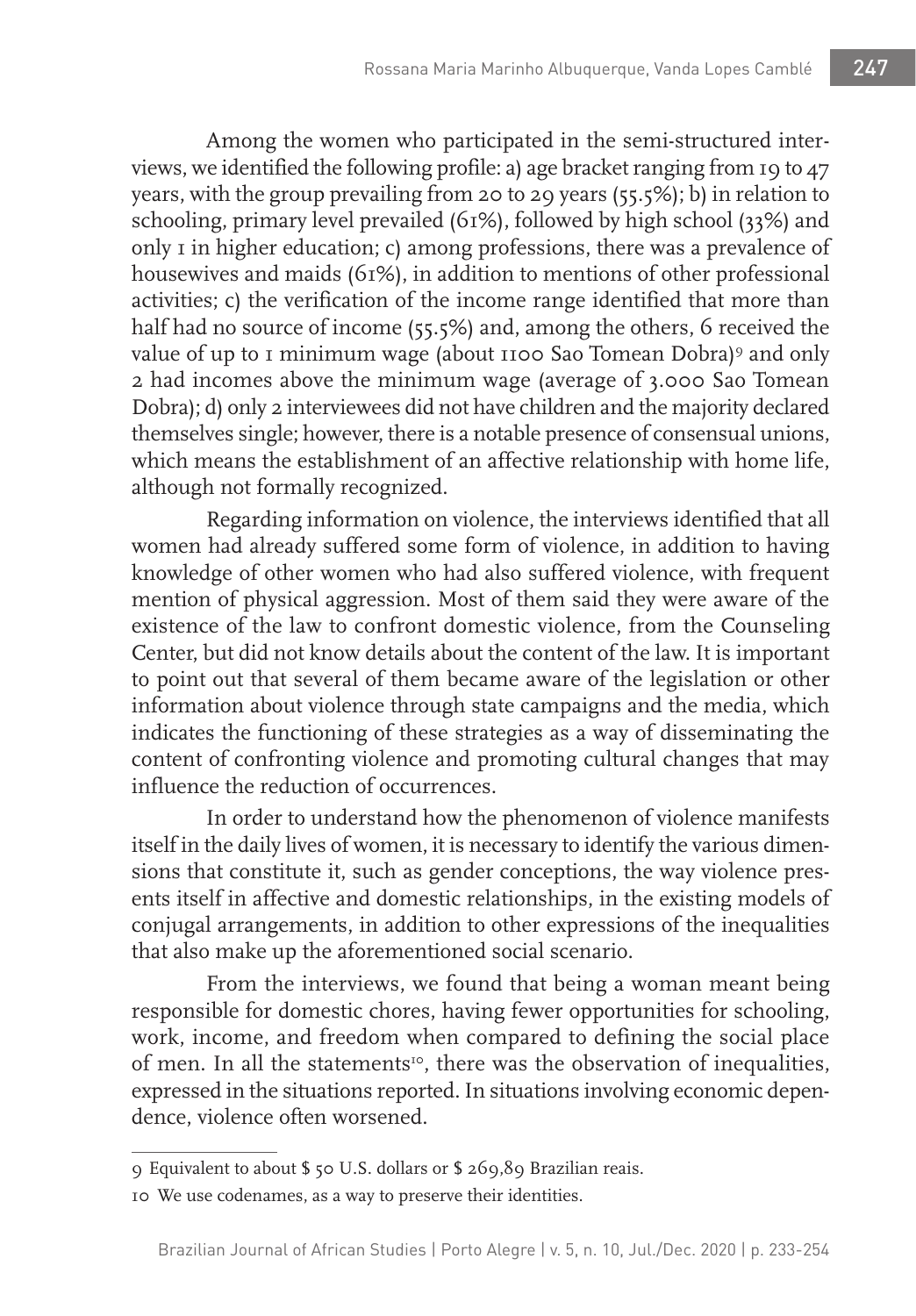Usually, men don't do domestic work, because many times when men do domestic work, society talks: this man there is dumb, goofy, *boboyoko*11. He is washing dishes for his wife. Woman already *katxôu*<sup>12</sup> him. That's why many don't help. Domestic work is a job done for women. (Jessica, 24, package seller, 2 daughters, elementary school)

He worked, made money, but the money he received was only spent with other women. He took other women to where I live, to his mother's house. I was just watching, a lot of suffering! When I complained to his mother, his mother said that he is a man [his mother supports him]: 'and a man with money in his pocket gets any woman he wants. [...] He would just go home to take a shower, change clothes. He wouldn't give money to buy soap to wash his clothes or the children's. (Nina,  $37$  years old, maid,  $4$  children, elementary school)

One aspect observed in the interviews is the access to education as a factor of social mobility and greater autonomy in women's lives. The interviewee Kilomba's speech expressed, at various moments, the reflectivity on the feminine condition and the refusal to reproduce certain social places. In that society, violence appears as a systematic instrument of gender production, especially in women's experiences. Kilomba was 23 years old, had no children, was single, had a professional activity, and had an average income of 4,000 dobras<sup>13</sup>. In describing the reality of women in the Santomese context, she said:

> Santomean women are destined to take care of their husbands. So much so that you are 23 and have no children? Kyê!<sup>14</sup> This is a scandal! What do you mean? It's already time to give birth! What are you getting at? You want to study, study alone? You have to give birth, have a child, have a husband, have a home, take care of the house.

Another aspect manifested in the interviews is the presence of polygamy as a privilege of masculinity. As it is socially configured, it deepens gender inequalities and gives men greater autonomy and power over women's lives. In most interviews, there were reports of de facto unions in which men also related to other women. Something that aggravates situations of

<sup>11</sup> Fool.

<sup>12</sup> The expression means to suggest that the woman has bewitched him.

<sup>13</sup> Equivalent to about \$185.59 U.S. dollars or \$ 948 Brazilian reais.

<sup>14</sup> Interjection that denotes amazement, an indignation.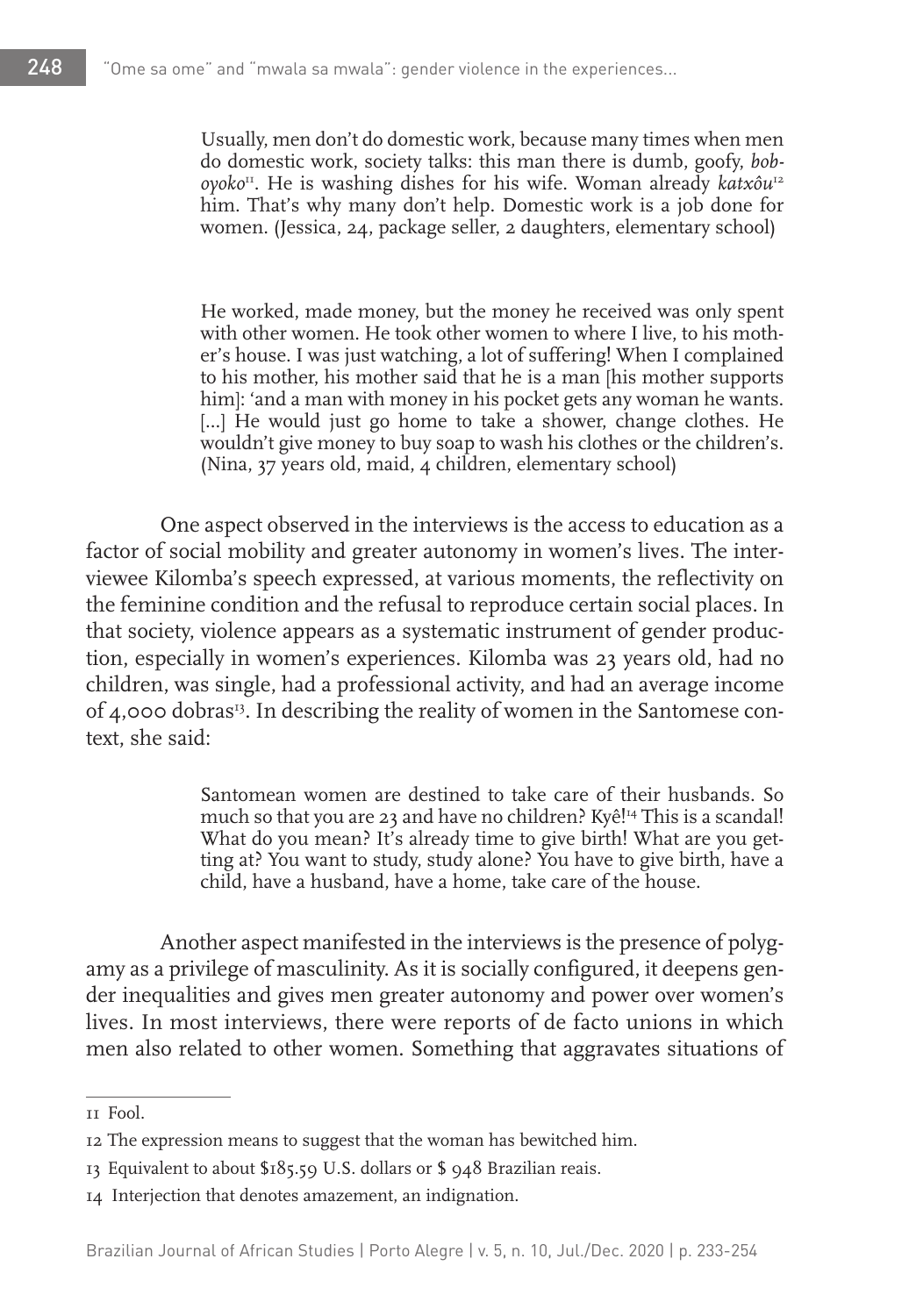violence is the construction of hierarchies among women, made by men who related to them, reinforcing the oppression of some and producing conflicts between them in the dispute for men. The following extracts from the interviews express how violence is combined with polygamy in the context of Santomeanism:

> Men nowadays will want two, three women, but women who are home, they mistreat like a slave. In the beginning it gets good, love gets strong, very good<sup>15</sup>. As a woman gets pregnant, they get another. A woman who is at home, when she complains about their absence, they beat her up. When a man gets a woman, he doesn't sleep at home; they sleep around, because they already have another new woman. When they get home the next day, when the woman asks, they get angry<sup>16</sup> and beat up. (Chanquena, 19 years old, student, 1 daughter, high school)

> He does many things wrong. He has many women, not for home. He always goes out, but he never goes out with me. When I ask him to go out together, he never wants to. I just go out with my sisters-in-law. I ask him. He lets me. I go. I have time to get home. But midnight is the time he stays on the street. (Katia, 28 years old, maid, 3 daughters, elementary school)

> Cheating is a type of psychological violence. But violence in São Tomé is so naturalized that nobody cares. In other words, it's the most normal thing in the world. However, cheating is only directed at men; when one speaks of cheating, one cannot mention the female gender. Because women in Sao Tome cannot cheat. So much so that a man catches a woman cheating, most of the time they end up dead. They kill. Because in Sao Tome women cannot cheat on their husbands. When they don't kill, they beat them, leave them disfigured or dismembered. (Kilomba, 23 years old, lawyer, no children, higher education)

The above reports express the result of combining polygamous models from Africa with values and marital arrangements from the colonizing West and Christian. This combination has given men the freedom to experience simultaneous relationships, while at the same time hierarchizing and seeking control over women's bodies, feelings and sexuality.

<sup>15</sup> Very silly.

<sup>16</sup> They speak up, they utter offenses.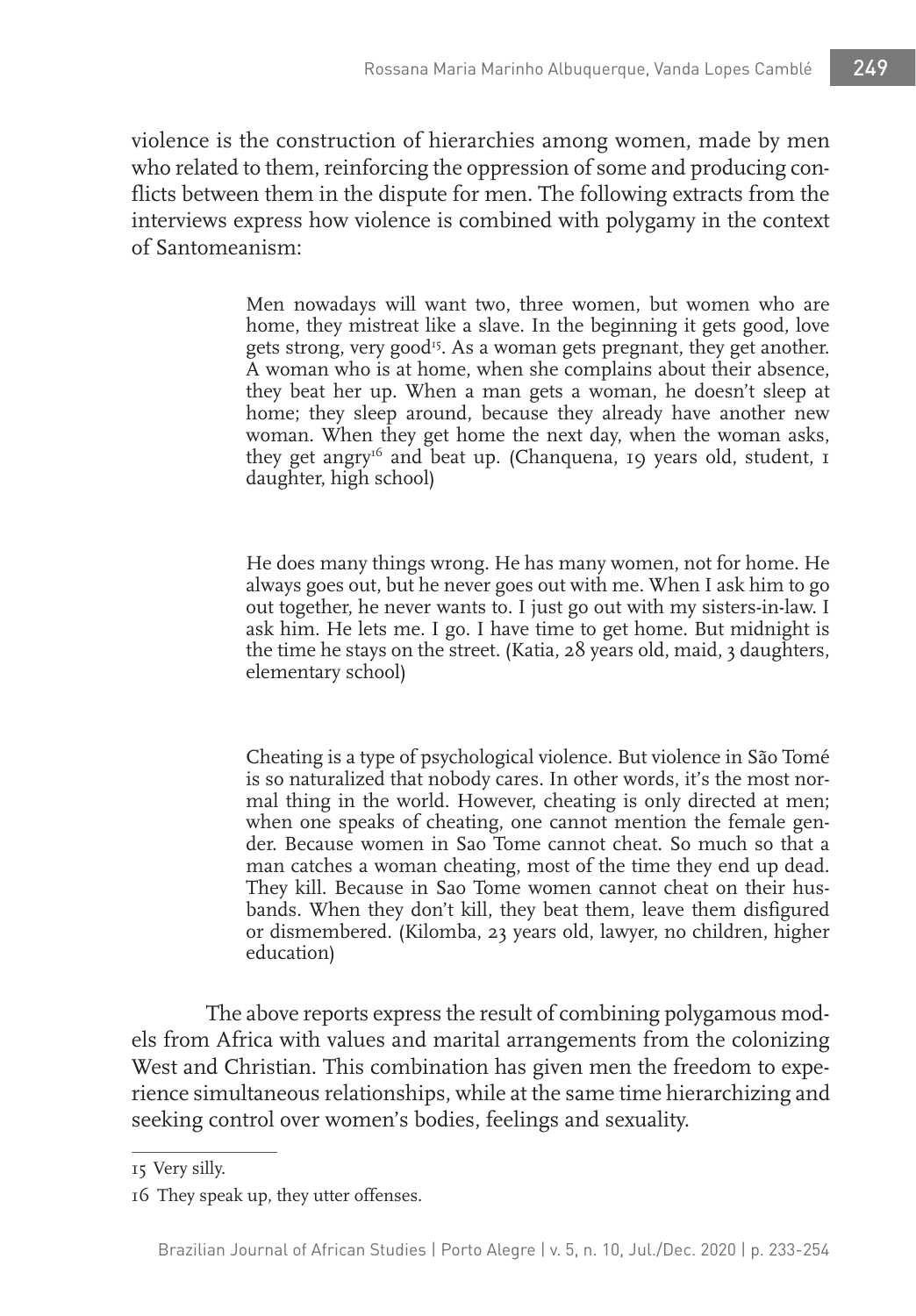The modality of psychological violence was experienced by all the women interviewed. But, reports of physical violence were also frequent in the speeches. The testimonies showed the place of violence in women's experiences and how it is present in daily life, marking bodies and subjectivities. Women of different age groups told of situations of physical violence practiced by the men they lived with, which could have occurred in death, such is the aggressiveness employed.

> When I was pregnant, a lot of beatings. I went to hospital. I thought I would lose my own baby. He gave me a butt on the floor<sup>17</sup> with a baby in my belly. Since he did that to me, I went to hospital with pain. The doctors gave me medication, the pain passed. The next day, he still comes home drunk, expressing  $me^{i\delta}$ . When I was pregnant, he came in the morning all drunk, went inside the house, talking: I'm going to kick<sup>19</sup> this *pykena*'s ass. He went inside the house, took a pick to hit me with the pick. I ran and tried to hide in my friend's house. Boy was going into the yard telling me he's going to kick my ass. [...] He came out with a pick to put on my back. If that pick entered me, I would die. [...] The pick went in and out of the zinc gate. If it was in my head? (Chaquena, 19 years old, student, high school, 1 daughter)

> He didn't like it when I take care of myself, he likes to see me *jam ga podji* <sup>20</sup>. So he's the only one who likes me [laughter]. He doesn't trust me. [...] I started to feel a lot of pain, that's one of the main reasons that made me end the relationship. You want it or not, he's solving your problem<sup>21</sup>. Sometimes I lamented the pain I felt, he saw me crying and said that I am pretending, that I don't want to have sex. *Kye*! he had sex with me against my will. He said I don't want to, because I already have someone else, I'm thinking of someone else. Every day he will want to sleep with me<sup>22</sup>. [...] I looked like a sex slave. I felt so much pain, I couldn't even work. (Nina, 37 years old, housekeeper, 4 children)

> One day, he beat me so bad, I got all wet on my body, even my skirt got dirty with blood. He was beating me like this, to kill me even,

22 Having sex with her.

<sup>17</sup> She fell on the floor after being assaulted.

<sup>18</sup> "Expressing myself" means that the man was uttering offenses against her.

<sup>19</sup> *Pykena* means girl. In the sentence, she expresses that he said he was going to assault her.

<sup>20</sup> Untidy.

<sup>21</sup> Forced sexual intercourse.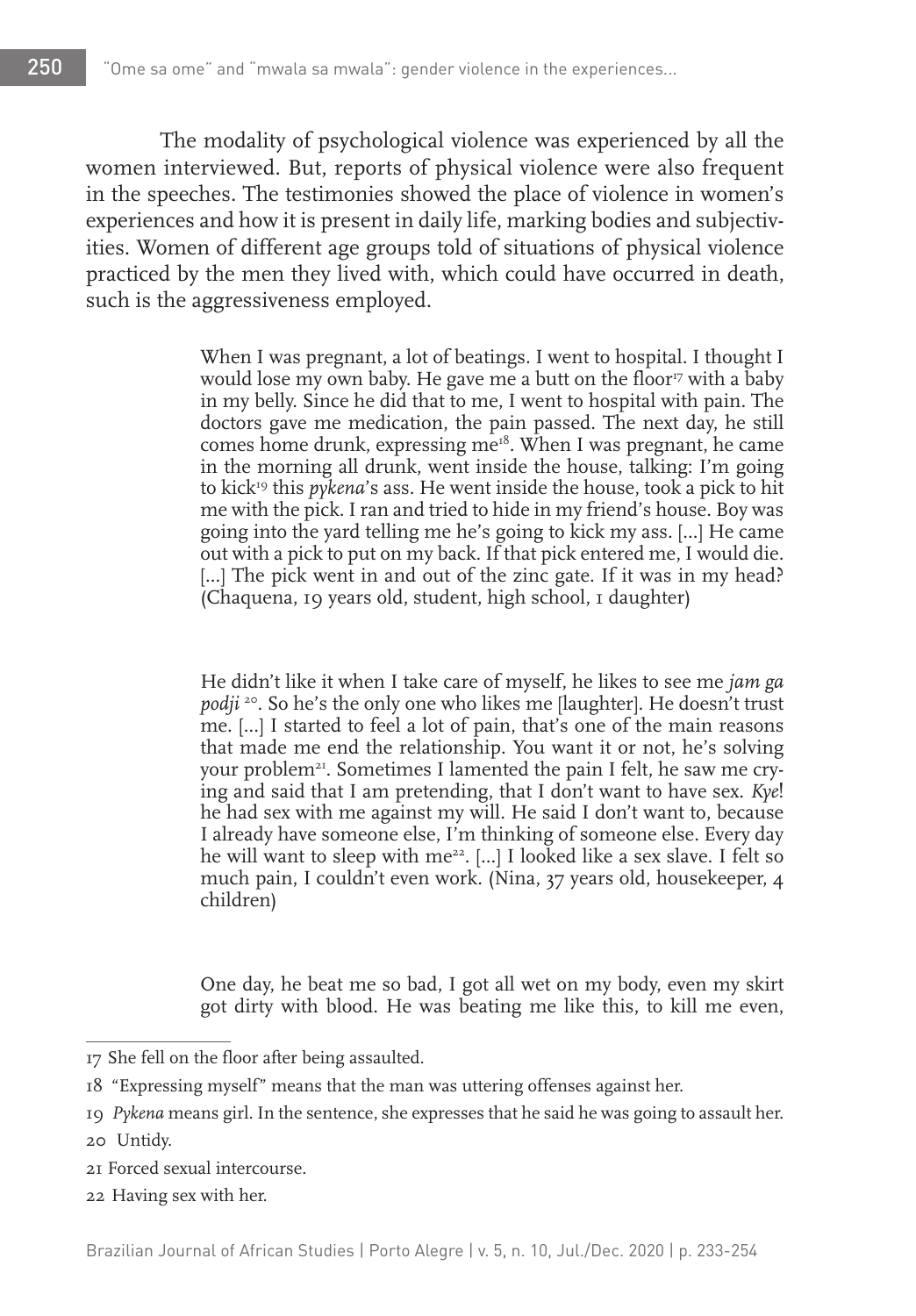with child on my back. Kicking me with a punch, puffed, here several times. All this with child on my back. He hit me, still hitting the child on the back. He was all drunk. He had to take a bath in other people's houses. He was disfigured. I had to get out of there immediately. (Kini, 43, housewife, 5 children, elementary school)

The testimonies of the women interviewed indicate the situations of all forms of violence in daily experiences: psychological, physical, material, moral and sexual. In the interviewees' reports, living violent situations becomes part of the female condition in the context. The other markers of social inequality end up deepening the situation of women's vulnerability, which demonstrates the need for a multisectoral institutional confrontation that reaches various social dimensions in order to promote the guarantees of a safe and autonomous citizenship for women. The reports also reveal how much violence is still rooted in the Santomean culture, socially legitimized, and this is also an important challenge to be faced so that violence is not perpetuated as a fate for women's lives.

Confronting violence considering the coloniality of gender also means thinking about the processes that constituted violent masculinities in São Tomé, which are expressed in the authority given to men, who still have power to command and control over the lives of many women, a recurring aspect of a colonial heritage still very much alive in the experiences. More than identifying the asymmetries between the genders in the reality of São Tomé, we are interested in considering the deep roots that have produced such inequalities and are also manifested in gender relations. To resist, in this sense, means repeatedly facing the coloniality of gender.

## **Conclusion**

The coloniality of gender is constituted with a mark present in the societies that were colonized, even after the independence processes. Violence is the common element of colonization and coloniality, acting as a systematic instrument of domination. In view of the asymmetries produced in this type of social relationship, gender has been configured as an expression of inequality and concentration of power. In this sense, the social construction of being a woman in such contexts ends up meaning to experience oppressions and, in some cases, more deeply. In approaching gender violence from a decolonial perspective, our intention was to think about the processes that constituted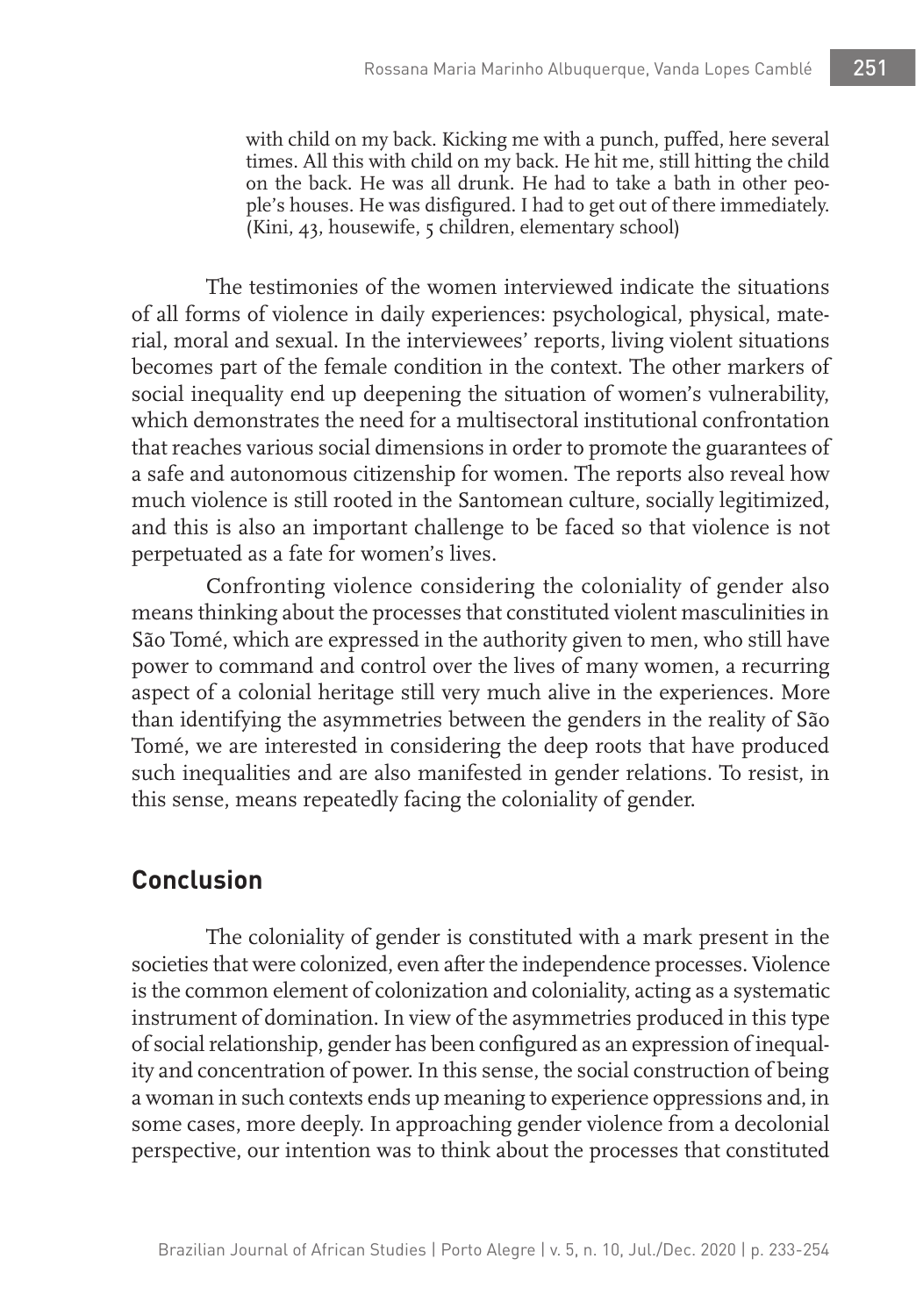gender as it manifests itself in the context of Santomeanism, observing the echoes of a colonization that existed until recently in the country.

In considering women's accounts, we approach the complexity of women's experiences and observe the concrete effects of processes of inequality and oppression, which end up building gender identities in that context. Above all, we consider that women's experiences are an important key to the development of policies to confront violence and reduce inequalities. The elements that constitute women's experiences observed in the research signal the need for an expansion of gender studies in São Tomé and Príncipe, which may deepen certain clippings and produce an accumulation of contributions to policies to promote women's rights in the country.

# **References**

- Curiel, Ochy. 2020. Construindo metodologias feministas a partir do feminismo decolonial. In *Pensamento feminista hoje: perspectivas decoloniais*, edited by Heloisa Buarque de Hollanda. Rio de Janeiro: Bazar do Tempo.
- Instituto Nacional de Estatística. 2014. *IV Recenseamento Geral da População e Habitação: Características e condições de vida das famílias e da habitação*, RGPH-2012. - S. Tomé: INE, 163 p.
- Instituto Nacional de Estatística; Ministério da Saúde de São Tomé. 2010. *Inquérito Demográfico e Sanitário (IDS STP 2008-2009)*. Sao Tome and Principe.
- Instituto Nacional para a Promoção da Igualdade e Equidade de Género. 2019. *Relatório Nacional de Implementação da Declaração e do Programa de Acção de Beijing + 25*<sup>o</sup> . Sao Tome and Principe..
- Lei n.º 6/2012, de 6 de agosto. Diário da República N.º 95. *Código Penal de São Tomé e Príncipe*. Assembleia Nacional.
- Leis nº 11/2008, de 29 de outubro. *Diário da República*, N.º 62. Assembleia Nacional.
- Lugones, María. 2020. Colonialidade e Gênero. In *Pensamento feminista hoje*: *perspectivas decoloniais*, edited by Heloisa Buarque de Hollanda. Rio de Janeiro: Bazar do Tempo.

. 2019. Rumo a um feminismo decolonial. In *Pensamento feminista: conceitos fundamentais*, edited by Heloisa Buarque de Hollanda. Rio de Janeiro: Bazar do Tempo.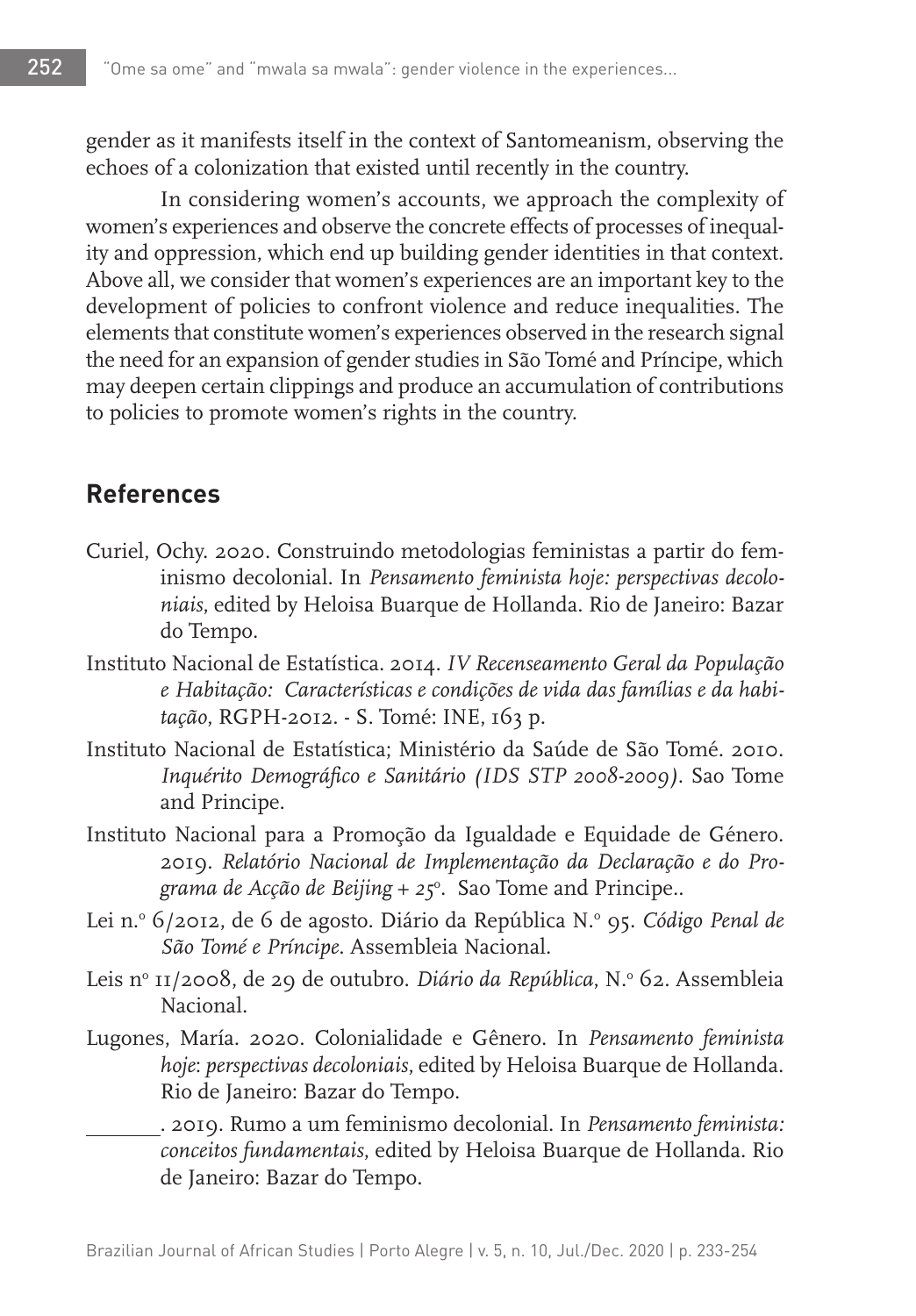- Monteiro, Eurídice Furtado. 2016. *Crioulidade, Colonialidade e Género: as representações de Cabo Verde. Estudos Feministas*, Florianópolis, 24(3): 398p, sept./dec. 2016.
- Oliveira, Ana Filipa and Azevedo, Liliana. 2016. "A Igualdade de Género nos media em São Tomé e Príncipe". In *Direitos das Mulheres em São Tomé e Príncipe: Conhecer para Capacitar e Sensibilizar*. ACEP.
- Oyewùmí, Oyèronké. 2020. Conceituando o gênero: os fundamentos eurocêntricos dos conceitos feministas e o desafio das epistemologias africanas. In *Pensamento feminista hoje: perspectivas decoloniais*, edited by Heloisa Buarque de Hollanda. Rio de Janeiro: Bazar do Tempo.
- Oyewùmí, Oyèronké. 2017. *La invención de las mujeres: una perspectiva africana sobre los discursos occidentales del género*. Bogotá: Editorial en la frontera.
- Santos, Lurdes Maria Lima Viegas Pires dos. 2015. *A igualdade de género em São Tomé e Príncipe: entre a realidade e a utopia*. Dissertação de mestrado em Estudos sobre as Mulheres, na Universidade Aberta, Portugal.
- Seibert, Gerhard. 2015. *Colonialismo em São Tomé e Príncipe: hierarquização, classificação e segregação da vida social*. Anuário Antropológico [Online], II | 2015.

. 2014. *Crioulização em Cabo Verde e São Tomé e Príncipe: divergências históricas e identitárias. Afro-Ásia*, n. 49, p. 41-70, 2014.

- Silva, Assunção de Maria Sousa e. 2019. Marcas de gênero na literatura angolana e são-tomense. In *Áfricas e suas relações de gênero*, edited by Mariana Bracks Fonseca and Fernanda Chamarelli de Oliveira. Rio de Janeiro: Edições Áfricas/ Ancestre, 210 p. E-Book.
- Semedo, Carla Indira Carvalho. 2016. *Musicalidades das cabo-verdianas nas roças de São Tomé e Príncipe. Estudos Feministas*, Florianópolis, 24(3): 398, sept./dec./2016.
- Sousa, Domitilia Trovoada de and Vera-Cruz, Carla Neves. 2016. Estudo sobre o quadro jurídico-legal no domínio dos direitos das mulheres, incluindo violência em São Tomé e Príncipe. In *Direitos das Mulheres em São Tomé e Príncipe: Conhecer para Capacitar e Sensibilizar*. ACEP.